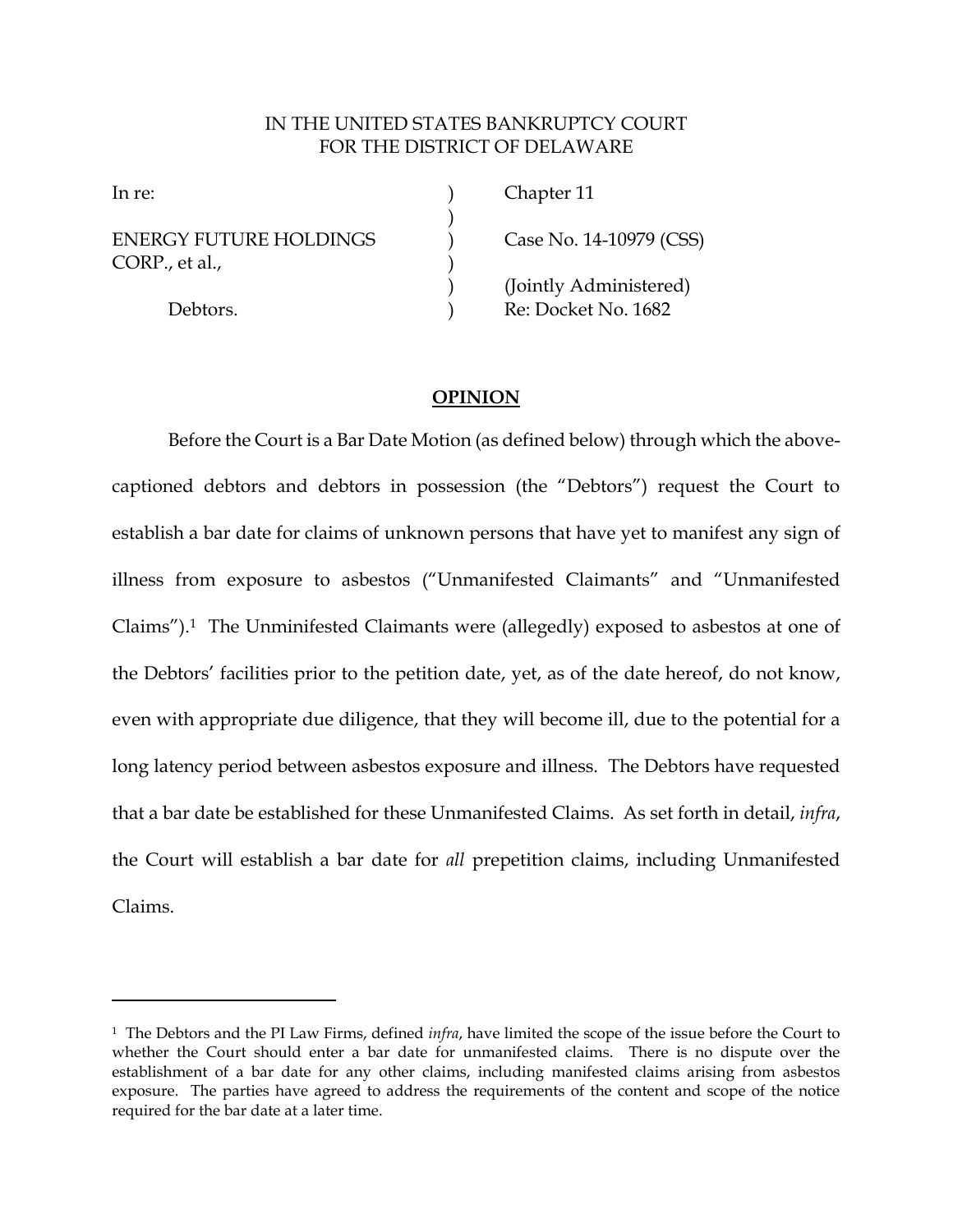#### **JURISDICTION**

This Court has jurisdiction over this matter pursuant to 28 U.S.C. sections 157 and 1334. Venue is proper in this District pursuant to 28 U.S.C. sections 1408 and 1409. This is a core proceeding pursuant to 28 U.S.C. section 157(b)(2). The Court has the judicial authority to enter a final order.

# **STATEMENT OF FACTS**

## **A. Procedural History**

On April 29, 2014, each of the Debtors filed a voluntary petition with the court under Chapter 11 of the Bankruptcy Code. The Debtors are operating their businesses and managing their properties as debtors in possession pursuant to sections 1107(a) and 1108 of the Bankruptcy Code.

On July 23, 2014, the Debtors filed a motion seeking a bar date for prepetition claims (the "Bar Date Motion").2 Thereafter, certain asbestos personal injury law firms filed an objection to the Bar Date Motion.3 The Debtors filed a reply to the PI Law Firm's Objection in which the Debtors modified its bar date request, thus narrowing the issues to those discussed below. At a hearing on August 13, 2014, the Court heard the Bar Date Motion. At the conclusion of the hearing, the Court approved the Bar Date Motion as it related to non-asbestos claims and continued the Bar Date Motion (solely as it related to

<sup>2</sup> D.I. 1682.

<sup>3</sup> D.I. 1796. The objectors are Gori Julian & Associates, P.C., Simmons Hanley Conroy, Paul Reich & Meyers, P.C., Kazan McClain, Satterley & Greenwood, a Professional Law Corporation, and Early, Lucarelli, Sweeney & Meisenkothen (collectively referred to herein as the "PI Law Firms"). The PI Law Firms represent over 125 asbestos claimants.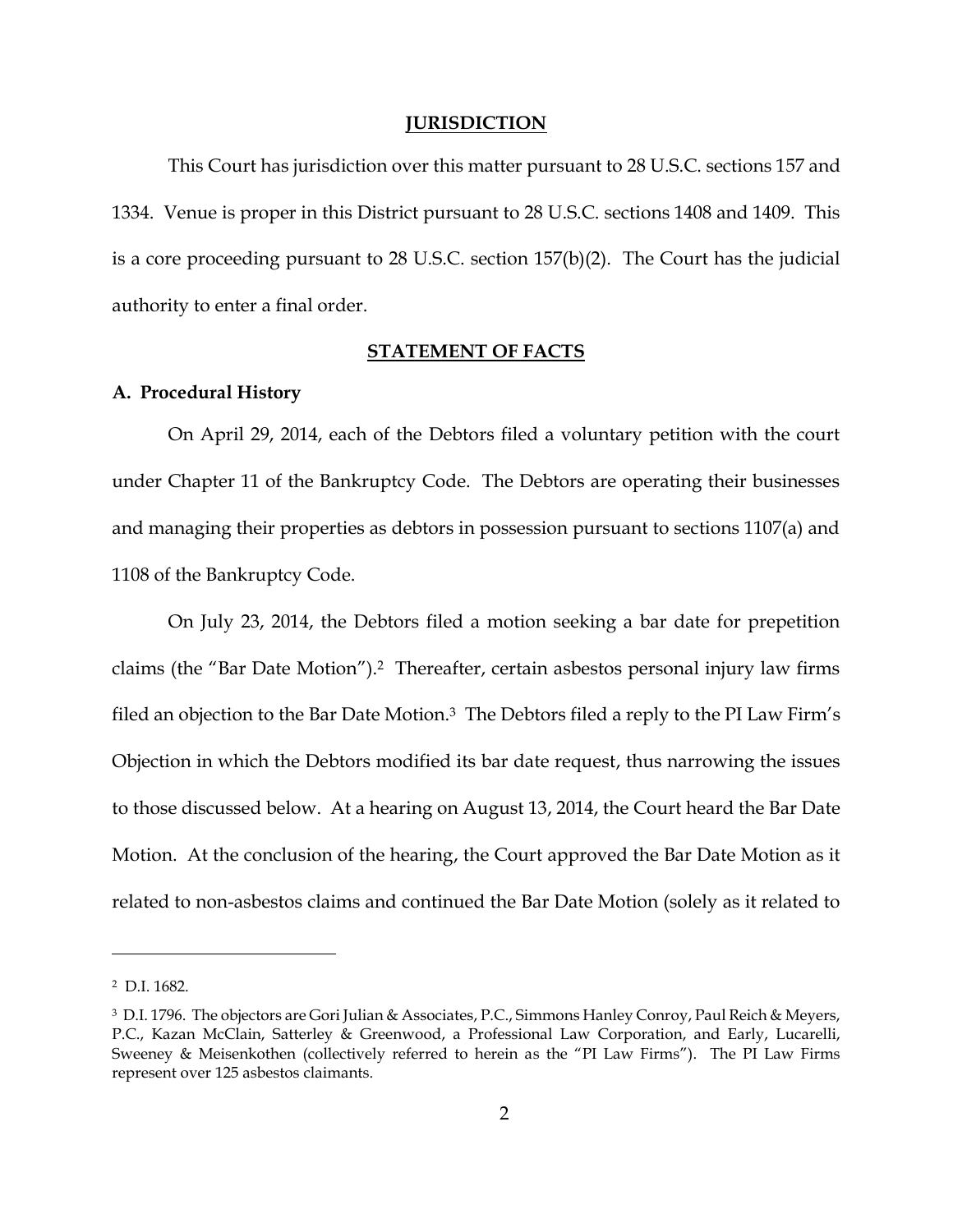asbestos claims) to a hearing scheduled for September 16, 2014.4 Thereafter, the Court authorized additional briefing, which was filed on September 9, 2014.5 Shortly before the September 16<sup>th</sup> hearing, the Office of the United States Trustee announced that it would solicit asbestos claimants to determine whether an asbestos claims committee should be formed.6 In light of the potential for the formation of an asbestos committee, the Court granted a final continuance of this matter. Thereafter, on October 27, 2014, the United States Trustee formed a statutory committee of unsecured creditors whereon two of the five members are asbestos claimants (the "E-side Committee"). <sup>7</sup> The Court heard argument solely as it related to the establishment of a bar date for unmanifested asbestos claims on the continued date of October 28, 2014. Thereafter, the Court took this matter under advisement. To date, neither the E-side Committee nor the T-side Committee have

<sup>4</sup> Although the Court made some preliminary rulings at the August 13, 2014, hearing, the Court subsequently decided to hear the asbestos bar date issue *de novo* at the hearing scheduled for September 16, 2014.

<sup>5</sup> *See* D.I. 1983 and 1984.

<sup>6</sup> The United States Trustee had previously appointed a committee of unsecured creditors (the "T-side Committee"). *See* D.I. 420. None of the members of the T-side Committee, however, are asbestos claimants.

The T-side Committee is composed of creditors of Energy Future Competitive Holdings Company LLC ("EFCH"), EFCH's direct subsidiary, Texas Competitive Holdings Company LLC ("TCEH"), TCEH's direct and indirect subsidiaries, and EFH Corporate Services Company. This committee represents the interests of the unsecured creditors of the aforementioned debtors and no others.

<sup>7</sup> D.I. 2570. The E-side Committee is composed of creditors of Energy Future Holdings Corp.; Energy Future Intermediate Holding Company, LLC; EFIH Finance, Inc.; and EECI. This committee represents the interests of the unsecured creditors of the aforementioned debtors and no others.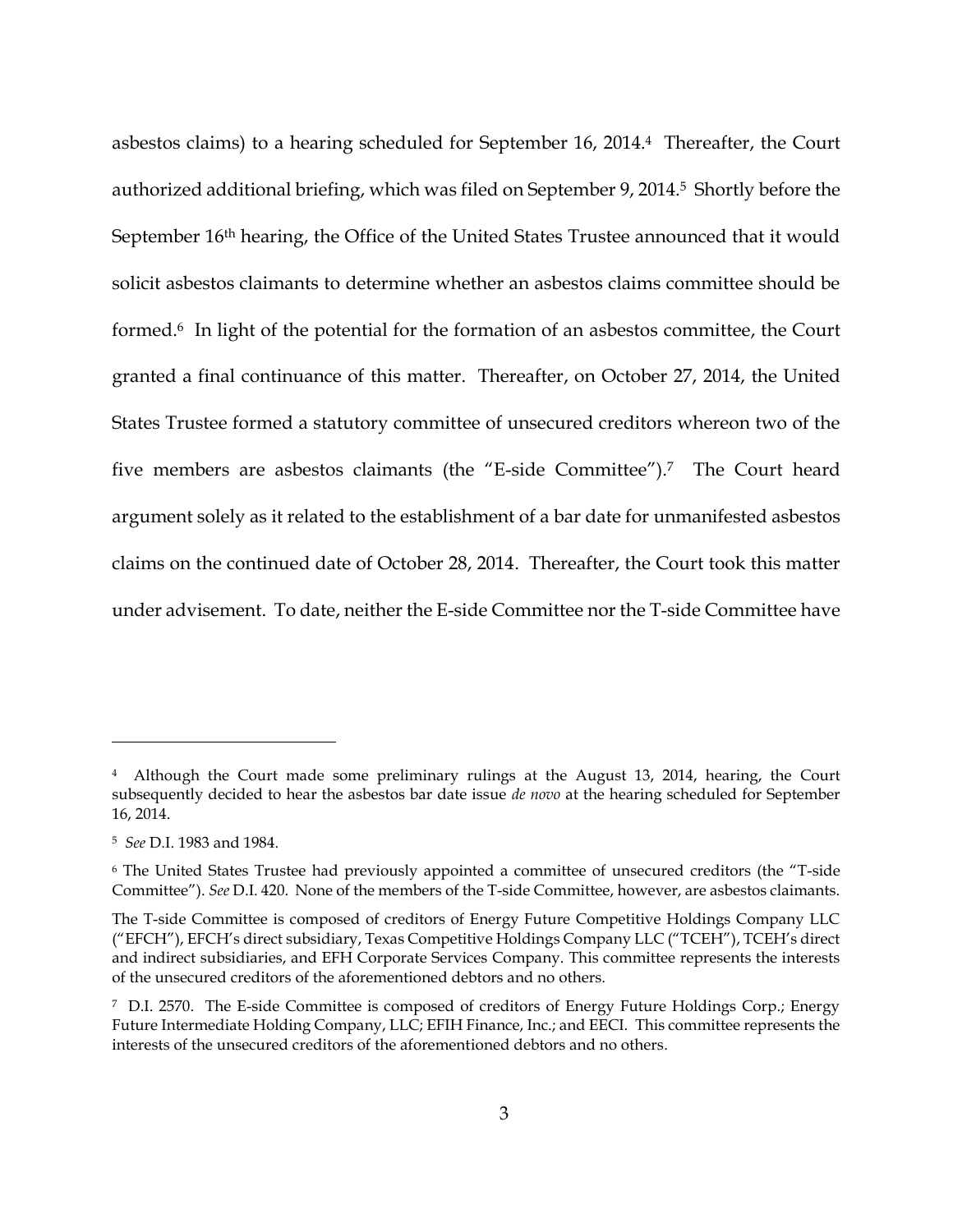submitted any position papers with regard to the issue raised herein. The only pending objection is that of the PI Law Firms.

#### **B. Factual History Related to Bar Date Motion and Asbestos Claims**

According to the PI Law Firms, both nuclear and electric power generation produces extreme amounts of heat. The presence of this heat necessitates the installment of insulation throughout power plants including in the walls, wires, pipes, boilers and generators. As such, historically, power plants were depositories of asbestos and asbestos-laden materials and products. In addition to its presence throughout the plant and equipment, workers responsible for building and maintaining the plants and equipment would wear insulated clothing or gear to do their jobs. For years, these pants, coats, aprons, mitts and masks contained asbestos. Asbestos exposure was virtually unavoidable in power plants built prior to 1980. EECI, one of the Debtors, was at one time known as Ebasco, which was at various times affiliated with Boise Cascade, Halliburton and Raytheon Corporation (all of which have had asbestos-related personal injury liability).

The Debtors scheduled 392 asbestos-related cases against the Debtors, including approximately 121 cases being defended (20 of which are related to the Debtors' electricity generation activities) and approximately 270 cases where the Debtors have rejected indemnification demands. The Debtors believe that litigation and settlement expenses incurred in connection with asbestos claims against the Debtors are not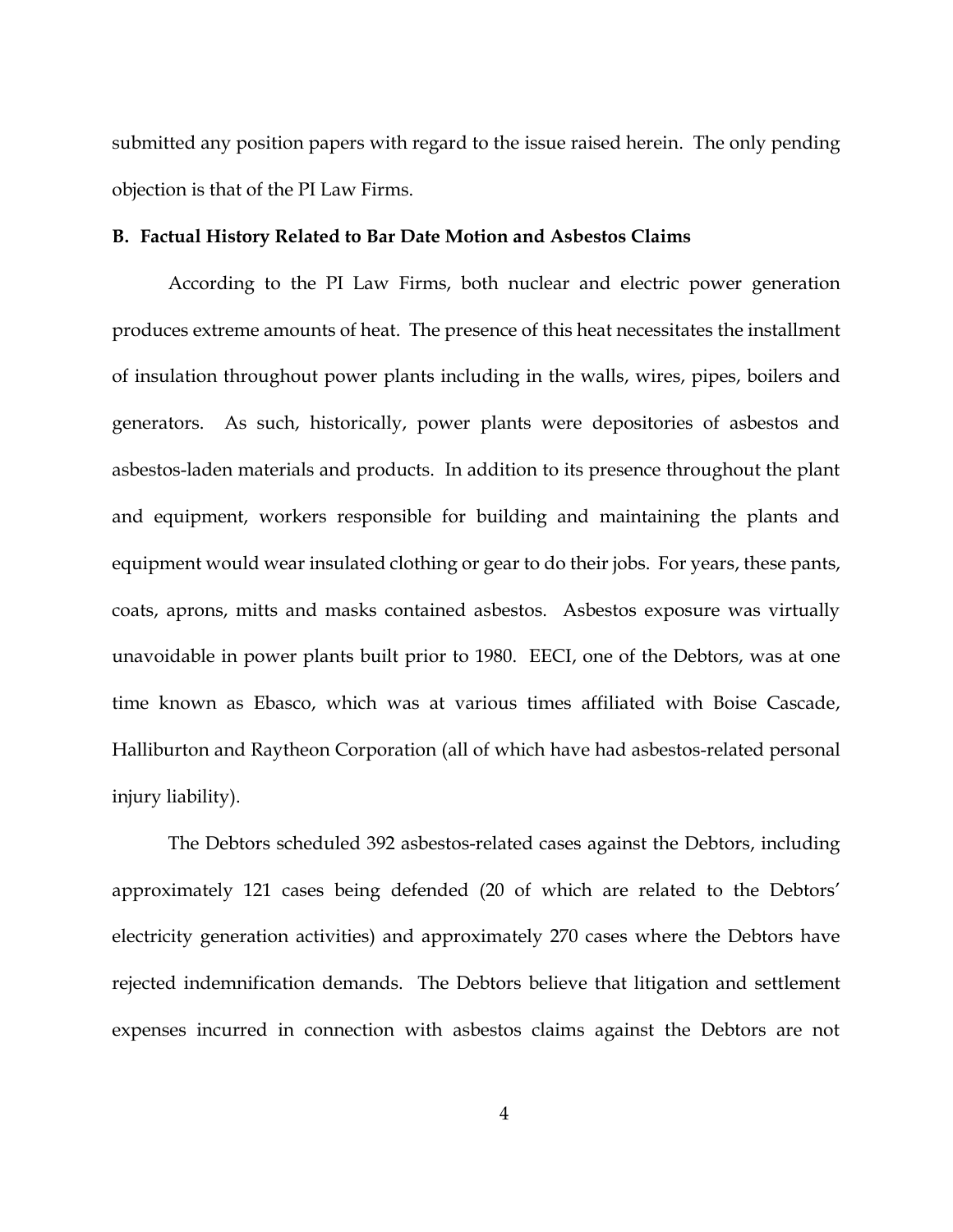material. The Debtors estimate that their asbestos expenses average up to \$3 million annually.8 The Debtors further believe that their restructuring is unlikely to be driven by asbestos claims or result in a channeling injunction under section  $524(g)$  of the Bankruptcy Code. The Debtors assert that the purported asbestos claims against the Debtors, like all of the Debtors' liabilities, reflect a point of due diligence for parties participating in the ongoing marketing process of EFH Corp. Thus, the Debtors and potential bidders seek to use the tools available in the Bankruptcy Code to gather information regarding their outstanding liabilities and to bar *all* "claims" that are not properly and timely filed.

The Debtors filed the Bar Date Motion seeking to establish October 27, 2014, as the "General Bar Date" in these cases for all claims;<sup>9</sup> as the hearing on the asbestos bar date was scheduled on October 28, 2014, the Debtors are seeking authority to establish such date in the future. The PI Law Firms object to any bar date that would apply to Unmanifested Claims. The PI Law Firms advance two main arguments: (i) because

<sup>8</sup> Tr. Hr'g Aug. 13, 2014 71:14-16 (D.I. 1945). *Compare* Declaration of Paul Keglevic, Executive Vice President, Chief Financial Officer, and Co-Chief Restructuring Office of Energy Future Holdings Corp., *et al.*, in Support of First Day Motions at ¶ 21 (estimating \$36 billion in assets, \$49 billion in liabilities, including funded indebtedness, and \$5.9 billion in consolidated annual revenues for the year ending December 31, 2013).

<sup>&</sup>lt;sup>9</sup> On the petition date, the Debtors filed a motion seeking approval and continuation of its customer programs (the "Customer Programs Motion," D.I. 31). The Customer Programs Motion sought authority to, among other things, establish the Customer Claims Bar Date (as defined in the Customer Programs Motion) as the deadline by which each customer (including governmental units asserting claims solely in their capacities as customers of the Debtors) must file its proof of claim against any of the Debtors. The Court approved the Customer Programs Motion and established October 27, 2014, as the Customer Programs Bar Date. D.I. 307.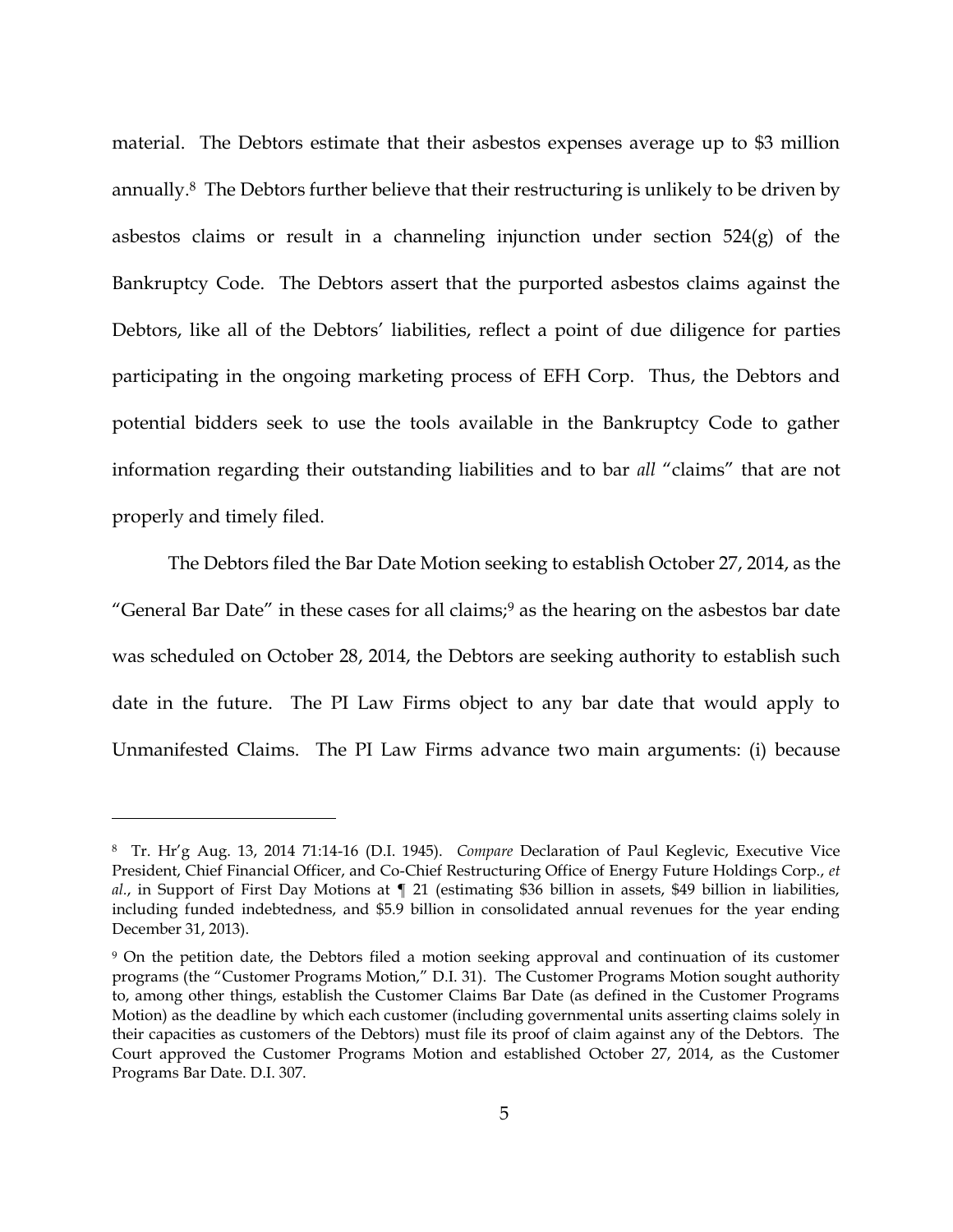asbestos-related injuries may not be diagnosed for up to 50 years after exposure, publication notice does not satisfy the requirements of due process for an *entire class of claimants that are so unknown as to be unknown even to themselves*; and (ii) asbestos liabilities are best (and, indeed, must be) addressed through the creation of an asbestos personal injury trust.

#### **LEGAL DISCUSSION**

## **A. The PI Law Firms Lack Standing to Object to the Bar Date Motion**

Section  $1109(b)^{10}$  allows a creditor to be heard on any issue in a bankruptcy case. It does not, however, change the general principle of standing that a party may assert only its own legal interests and not the interests of another.<sup>11</sup> The Third Circuit has described a party-in-interest as "'anyone who has a legally protected interest that could be affected by a bankruptcy proceeding.'"<sup>12</sup>

<sup>10</sup> Section 1109(b) states:

A party in interest, including the debtor, the trustee, a creditors' committee, an equity security holders' committee, a creditor, an equity security holder, or any indenture trustee, may raise and may appear and be heard on any issues in a case under this chapter.

<sup>11</sup> U.S.C. § 1109(b).

<sup>11</sup> *In re ANC Rental Corp., Inc.*, 278 B.R. 714, 719 (Bankr. D. Del. 2002) (citations omitted). *See also Matter of James Wilson Associates*, 965 F.2d 160, 169 (7th Cir. 1992) ("We think all the section [1109(b)] means is that anyone who has a legally protected interest that could be affected by a bankruptcy proceeding is entitled to assert that interest with respect to any issue to which it pertains, thus making explicit what is implicit in an *in rem* proceeding—that everyone with a claim to the *res* has a right to be heard before the *res* is disposed of since that disposition will extinguish all such claims.").

<sup>12</sup> *In re Global Indus. Technologies, Inc.*, 645 F.3d 201, 210 (3d Cir. 2011) (adopting and quoting the test from *Matter of James Wilson Associates*, 965 F.2d 160, 169 (7th Cir. 1992)).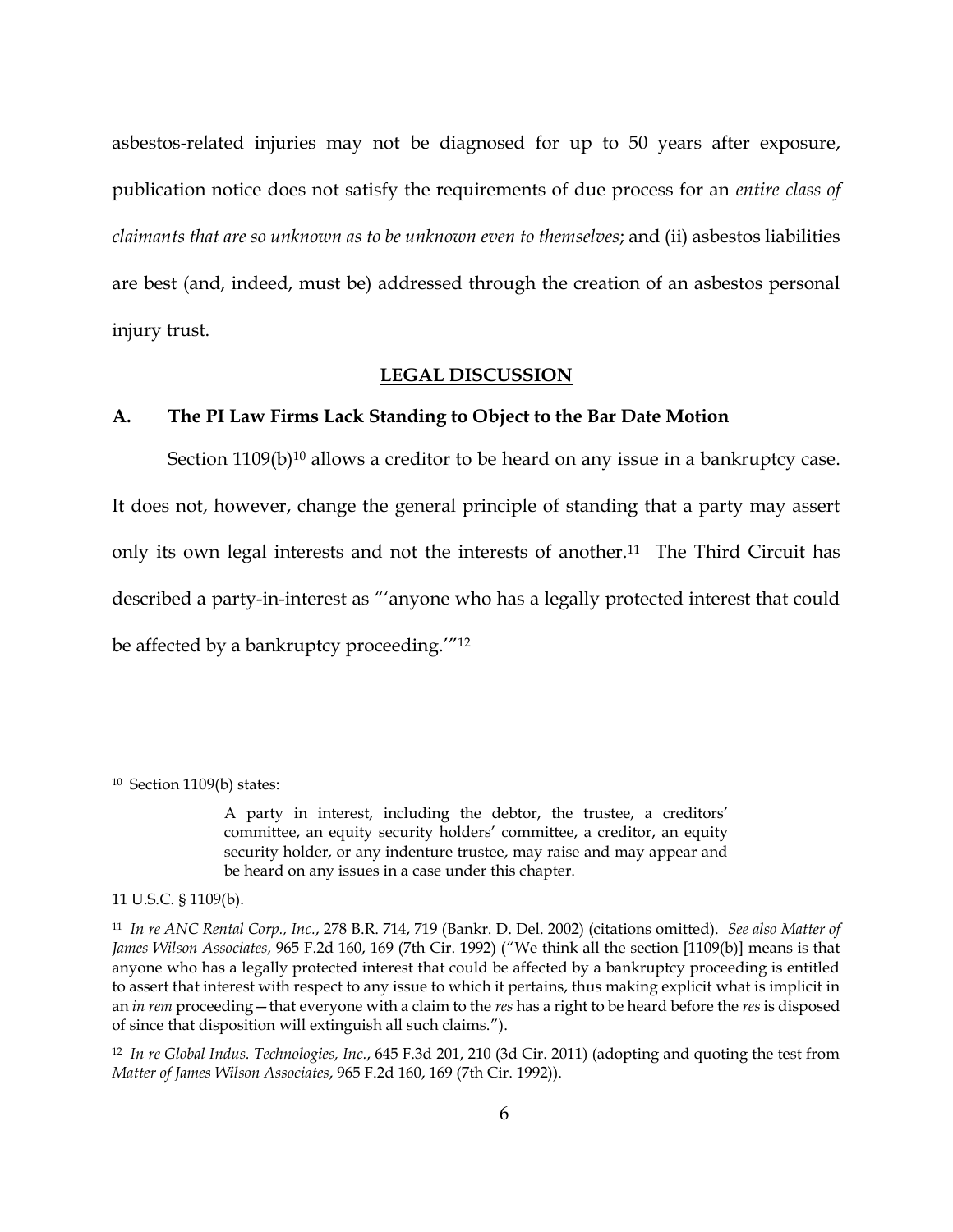This ruling is limited to Unmanifested Claims. The PI Law Firms do not represent any Unmanifested Claimants nor do the PI Law Firms have a legally protected interest independent of their potential, future clients.13 While the Unmanifested Claimants would have standing to object to the bar date at issue herein;<sup>14</sup> the Court finds that the PI Law Firms do not have standing to raise an objection to the Bar Date Motion.

Although the PI Law Firms do not have standing to object to the Bar Date Motion and, thus, there is no pending objection to the motion, given the due process concerns in play, the Court, in exercising its independent review, will consider the PI Law Firms' arguments in determining whether to establish a bar date for Unmanifested Claims.

<sup>13</sup> *Kowalski v. Tesmer*, 543 U.S. 125, 129 (2004) ("We have adhered to the rule that a party generally must assert his own legal rights and interests, and cannot rest his claim to relief on the legal rights or interests of third parties." (citations and internal quotation marks omitted)); *Fieger v. Ferry*, 471 F.3d 637, 648 (6th Cir. 2006) ("As a general matter, a plaintiff must assert his own legal rights and interests, and cannot rest his claim to relief on the legal rights or interests of third parties. However, the Supreme Court has delineated exceptions to its prudential limitation on third party standing, and has allowed plaintiffs to assert the rights of a third party where practical obstacles prevent a party from asserting rights on behalf of itself. To fit within this exception, a plaintiff must show three elements: first, injury in fact; second, a close relationship with the third party whose rights he asserts; and third, that the third party has no forum to protect its own interests." (citations and internal quotation marks omitted)).

<sup>14</sup> As a predicate to discussing the unmanifested claimants' right to counsel, the court in *In re Johns-Manville Corp.*, 36 B.R. 743 (Bankr. S.D.N.Y. 1984), analyzed whether unmanifested claimants had standing to appear and be heard under section 1109(b). The *Johns-Manville* Court found that

<sup>.</sup> . . a resolution of the interests of the future claimants is a central focus of these reorganization proceedings. Any plan emerging from this case which ignores these claimants would serve the interests of neither the debtor nor the creditor constituencies in that the central short and longterm economic drain on the debtor would not have been eliminated.

*Id.* at 746. As a result, the potential future claimants were found to have standing. *Id.* at 747-57.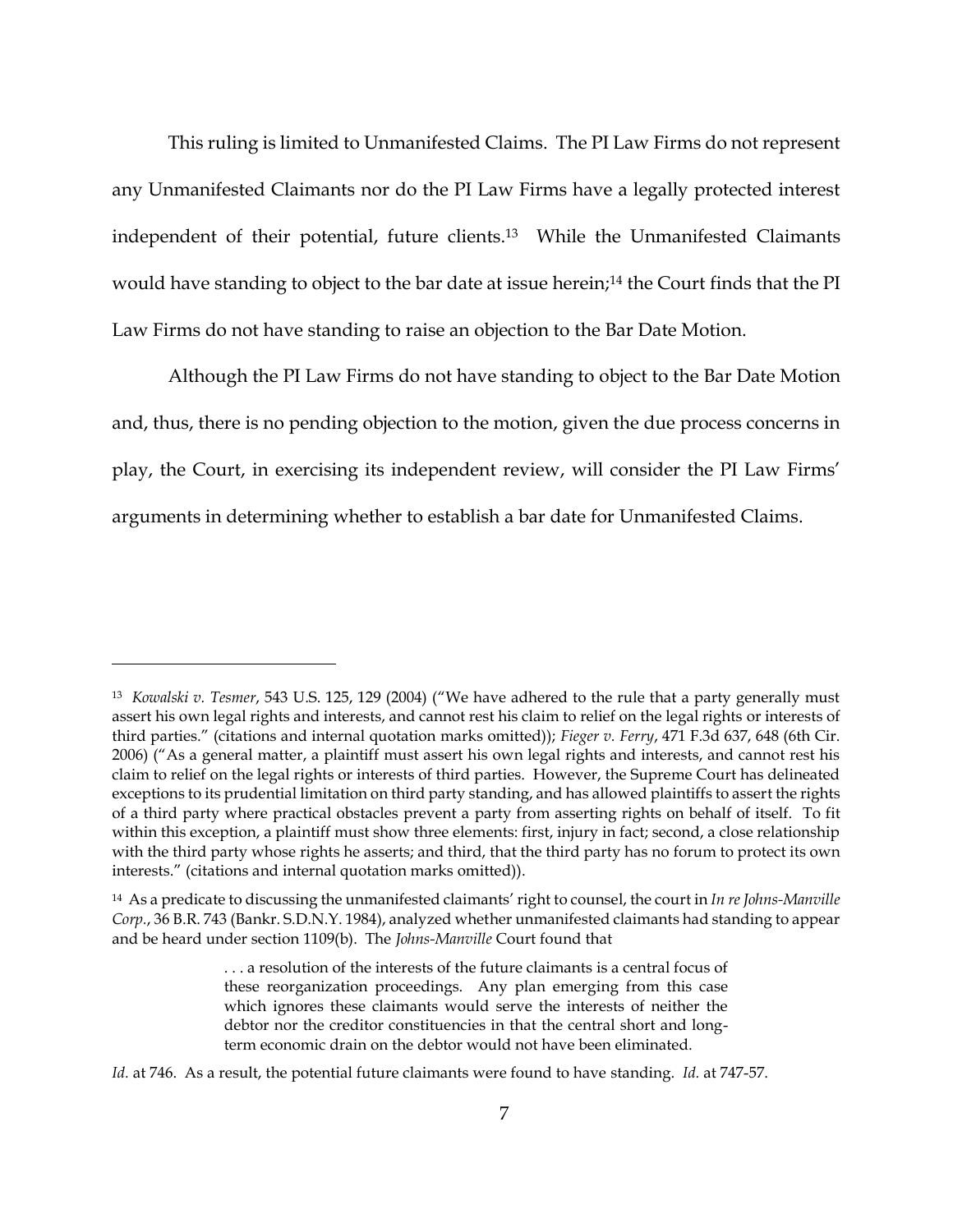#### **B. Why Establish a Bar Date?**

Bankruptcy Rule 3003(c)(3) provides:

Time for Filing. The court **shall** fix and for cause shown may extend time within which proofs of claim or interest may be filed. Notwithstanding the expiration of such time, a proof of claim may be filed to the extent and under the conditions stated in Rule  $3002(c)(2)$ , (c)(3), and (c)(4).<sup>15</sup>

"A bar date serves the important purpose of enabling the parties to a bankruptcy case to

identify with reasonable promptness the identity of those making claims against the bankruptcy estate, and the general amount of the claims, a necessary step in achieving the goal of successful reorganization. It is akin to a statute of limitations, and must be strictly observed."16 This rule "contributes to one of the main purposes of bankruptcy law, securing, within a limited time, the prompt and effectual administration and

settlement of the debtor's estate."<sup>17</sup>

Absent the setting of a bar date, a Chapter 11 case could not be administered to a conclusion. There would be no time established for the filing of claims. But it is essential to the bar date mechanism that notice be given to creditors consistent with the demands of due process, for as provided in Rule  $3003(c)(2)$ , a creditor who fails to file a claim within the time allowed is precluded from being treated as a creditor and from both voting on a plan and receiving a distribution from estate property. Failure to give notice consistent with due process surely constitutes cause under Rule 3003(c)(3). A

<sup>15</sup> Bankr. R. 3003(c)(3) (emphasis added).

<sup>16</sup> *In re Victory Mem'l Hosp.*, 435 B.R. 1, 4 (Bankr. E.D.N.Y. 2010) (internal quotation marks and citations omitted).

<sup>17</sup> *In re Smidth & Co.*, 413 B.R. 161, 165 (Bankr. D. Del. 2009) (citations omitted).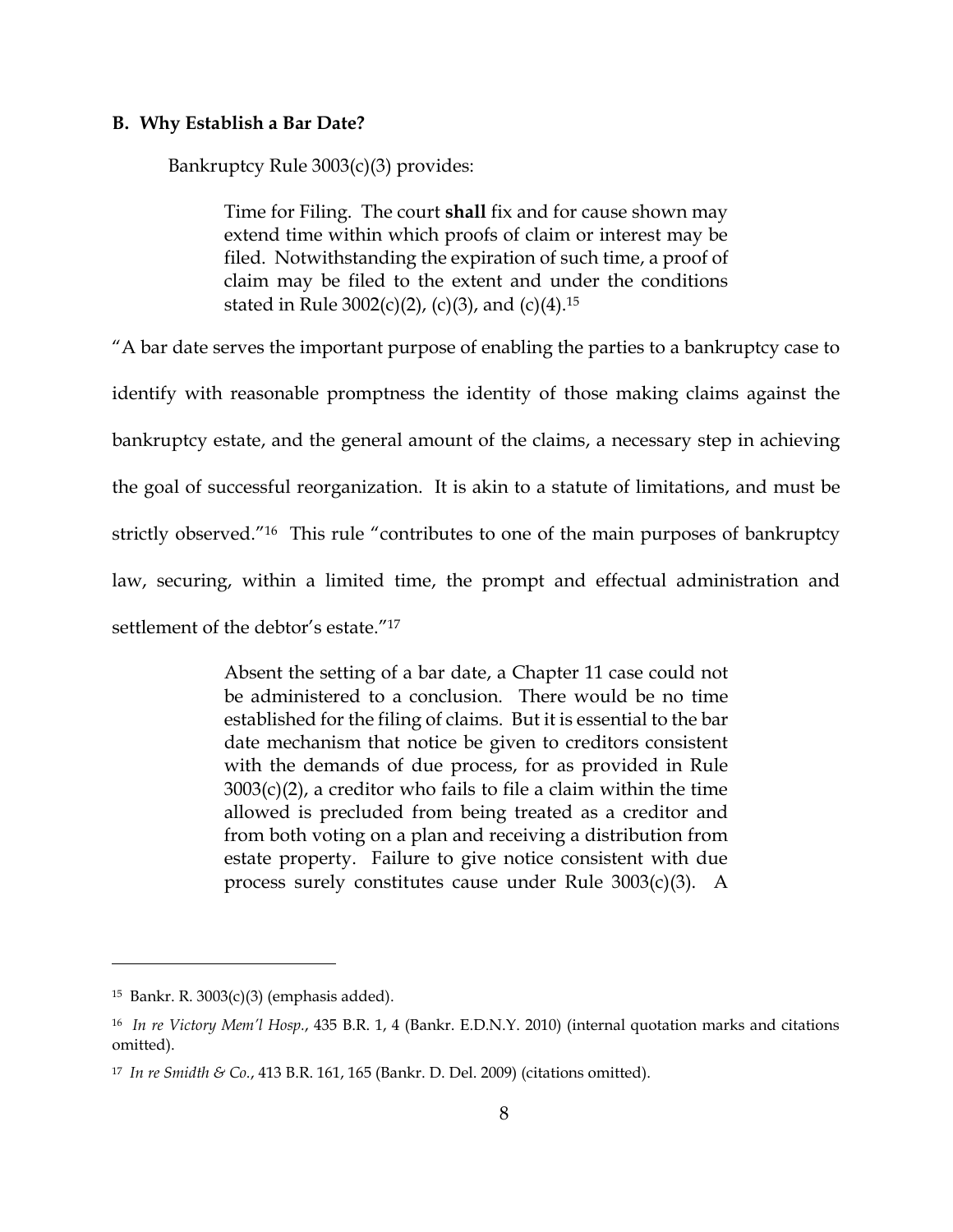failure to do so would require that the filing of late claim be permitted.<sup>18</sup>

Furthermore, "[t]he objectives of finality and fixing the universe of claims permeate the law of bankruptcy, and in achieving those ends, the setting of a bar date is no more unfair, assuming reasonable notice, than is a statute of limitations, a finality concept firmly embedded in our legal system generally. Tort claimants can have their right to pursue their claims foreclosed if they fail to take action before the expiration of a statute of limitations. It is no more unfair to require that they here take action before expiration of the bar date."<sup>19</sup>

# **C. The Unmanifested Claims Arose Prior to the Petition Date**

 $\overline{a}$ 

In the Third Circuit, a "'claim' arises when an individual is exposed pre-petition

to a product or other conduct giving rise to an injury, which underlies a 'right to payment'

<sup>18</sup> *In re Waterman S.S. Corp.*, 59 B.R. 724, 726 (Bankr. S.D.N.Y. 1986). *See also In re Drexel Burnham Lambert Grp. Inc.*, 151 B.R. 674, 679 (Bankr. S.D.N.Y. 1993) *aff'd sub nom. In re Drexel Burnham Lambert Grp., Inc.*, 157 B.R. 532 (S.D.N.Y. 1993) ("The issuance of the claims bar date is an essential feature of the reorganization process because it provides a date certain after which a plan can be negotiated, formulated, and eventually confirmed. The bar date is much more than a means to limit claims; it provides finality to a process that will ultimately lead to the rehabilitation of the debtor and the payment of claims under a plan of reorganization." (citations omitted)); *In re Best Products Co., Inc.*, 140 B.R. 353, 357 (Bankr. S.D.N.Y. 1992) ("The bar order then is not a mere procedural gauntlet, but an integral step in the reorganization process. A personal injury claimant is given no special dispensation. The claimant must comply with the Code, the Federal Rules of Bankruptcy Procedure, and court orders for claims handling procedures before there is a valid bankruptcy claim ripe for liquidation by the district court or the court where such claim arose." (citations omitted)). *But see In re Eagle-Picher Indus., Inc.*, 137 B.R. 679, 680-81 (Bankr. S.D. Ohio 1992) ("A bar date in a Chapter 11 case is by no means an absolute, as the court may extend the bar date 'for cause shown,' B.R. 3003(c)(3), a matter left to the sound discretion of the bankruptcy court." (citations omitted)).

<sup>19</sup> *In re Eagle-Picher Indus., Inc.*, 137 B.R. 679, 682 (Bankr. S.D. Ohio 1992). However, the *Eagle-Picher Industries* court did **not** establish a bar date for unmanifested claimants. *Id.* at 680 ("Future claimants, of course, would not be affected by a bar date, for they are as a class inherently unknown and unknowable."). Furthermore, the *Eagle-Picher Industries* Court further noted that it scheduled a valuation of the debtor's asbestos liability when it rendered its decision to establish a bar date. *Id.* at 680 n.1.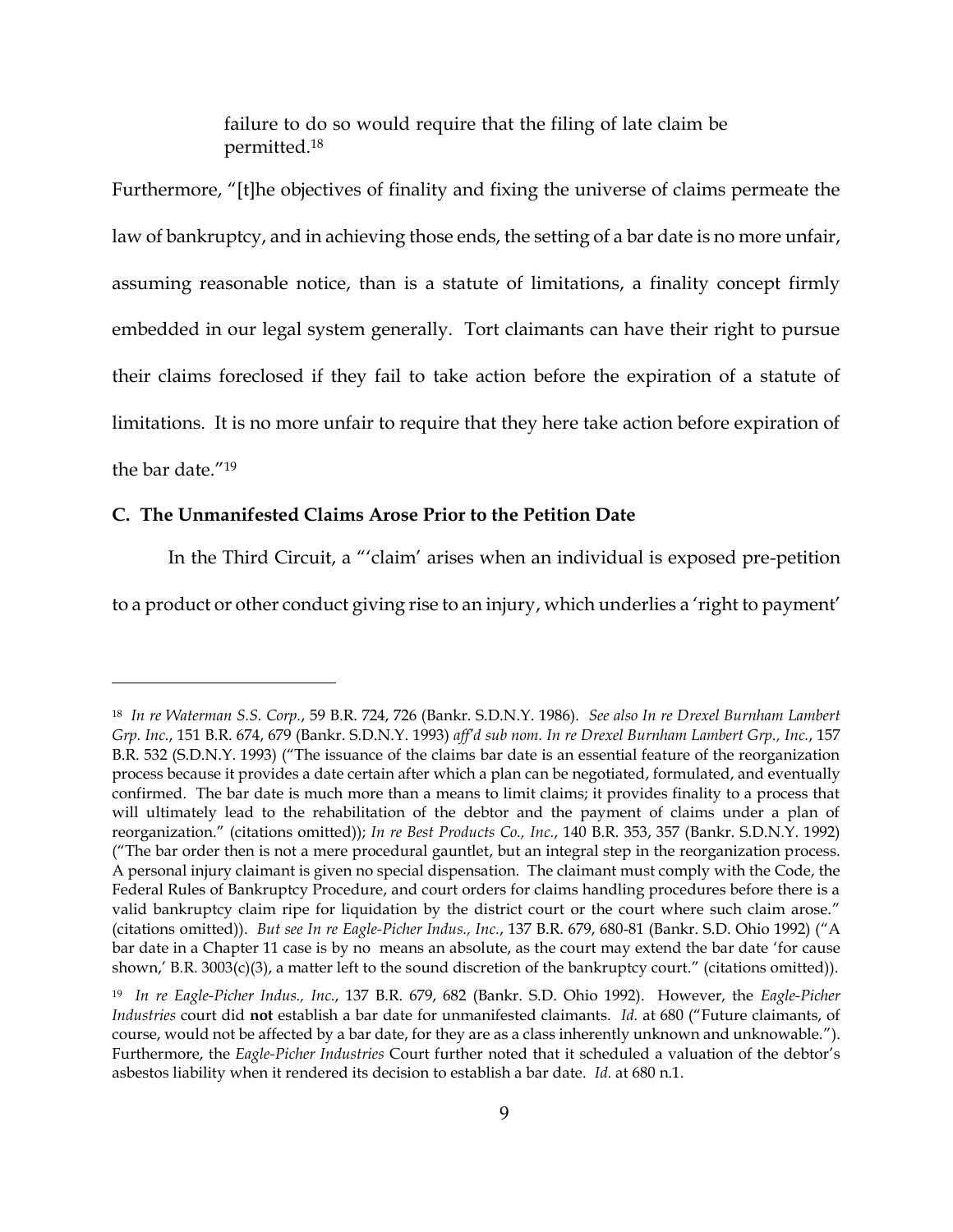under the Bankruptcy Code."20 In *Grossman's*, the Third Circuit applied this rule in holding that a claimant's pre-petition exposure to a product, such as asbestos, gives rise to the claim, even though the injury manifests after the reorganization.<sup>21</sup> The Third Circuit then stated that this does not necessarily mean that a claimant's claims are discharged by the plan confirmed in the case. Rather, due process considerations could revive a claim. <sup>22</sup> In other words, inadequate notice would preclude discharge of a claim in bankruptcy.<sup>23</sup>

As the Unmanifested Claimants, if any, were exposed to asbestos prior to the Debtors' petition date, any claims against the Debtors flowing from that exposure, i.e., the Unmanifested Claims, arose prior to the petition date.

# **D. Would The Discharge of the Unmanifested Claims Be Consistent With Due Process?**

The heart of the issue before the Court is whether the discharge of the Debtors'

liability for Unmanifested Claims would be consistent with due process. If the nature of

<sup>20</sup> *Jeld-Wen, Inc. v. Van Brunt (In re Grossman's Inc.)*, 607 F.3d 114, 125 (3d Cir. 2010) (citing 11 U.S.C. § 101(5)). *Grossman's* overturned the Third Circuit's prior holding that under the Bankruptcy Code claims did not arise until a cause of action accrued under applicable non-bankruptcy law—in other words, when a claimant possessed a right to payment. *Matter of M. Frenville Co., Inc.*, 744 F.2d 332 (3d Cir. 1984) *overruled by Jeld-Wen, Inc. v Van Brunt (In re Grossman's Inc.)*, 607 F.3d 114 (3d Cir. 2010).

<sup>21</sup> *Grossman's*, 607 F.3d at 125. *Wright v. Corning*, 679 F.3d 101, 107 (3d Cir. 2012) *cert. denied*, 133 S. Ct. 1239, 185 L. Ed. 2d 177 (2013) ("We thus restate the test announced in *Grossman's* to include such exposure and hold that a claim arises when an individual is exposed *pre-confirmation* to a product or other conduct giving rise to an injury that underlies a "right to payment" under the Code." (emphasis supplied)).

<sup>22</sup> *Grossman's*, 607 F.3d at 125.

<sup>23</sup> *Id.* at 126 ("Without notice of a bankruptcy claim, the claimant will not have a meaningful opportunity to protect his or her claim.") (citations omitted).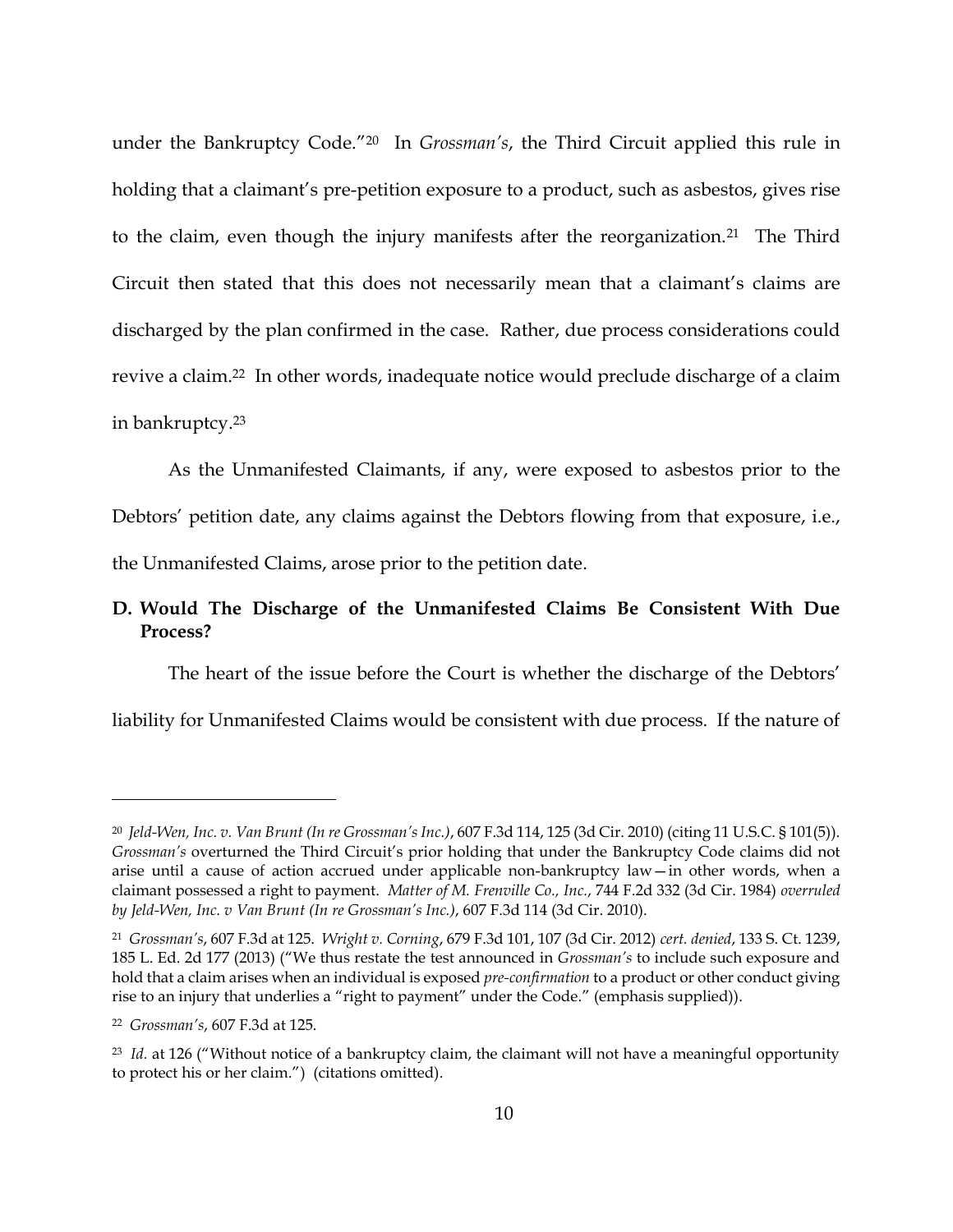the claims is such that due process dictates that discharge is unavailable then there is no point in undergoing the expense and confusion of establishing a bar date. However, if discharge might be available then establishment of a bar date could be appropriate as a first step in the Debtors' pursuit of such a discharge.

In *Grossman's*, the Third Circuit discussed a non-comprehensive list of factors for

courts to consider in determining whether an asbestos claim has been discharged by a

plan of reorganization:

Whether a particular claim has been discharged by a plan of reorganization depends on factors applicable to the particular case and is best determined by the appropriate bankruptcy court or the district court. In determining whether an asbestos claim has been discharged, the court may wish to consider, *inter alia*, the circumstances of the initial exposure to asbestos, whether and/or when the claimants were aware of their vulnerability to asbestos, whether the notice of the claims bar date came to their attention, whether the claimants were known or unknown creditors, whether the claimants had a colorable claim at the time of the bar date, and other circumstances specific to the parties, including whether it was reasonable or possible for the debtor to establish a trust for future claimants as provided by  $\S 524(g).^{24}$ 

In short, such claims *may* be discharged on a case by case basis under the totality of the

circumstances.

Section 523(a)(3)(A) of the Bankruptcy Code provides that a creditor's claim may

be discharged upon the bankruptcy plan's confirmation if the "creditor had notice or

<sup>24</sup> *Id.* at 127-28.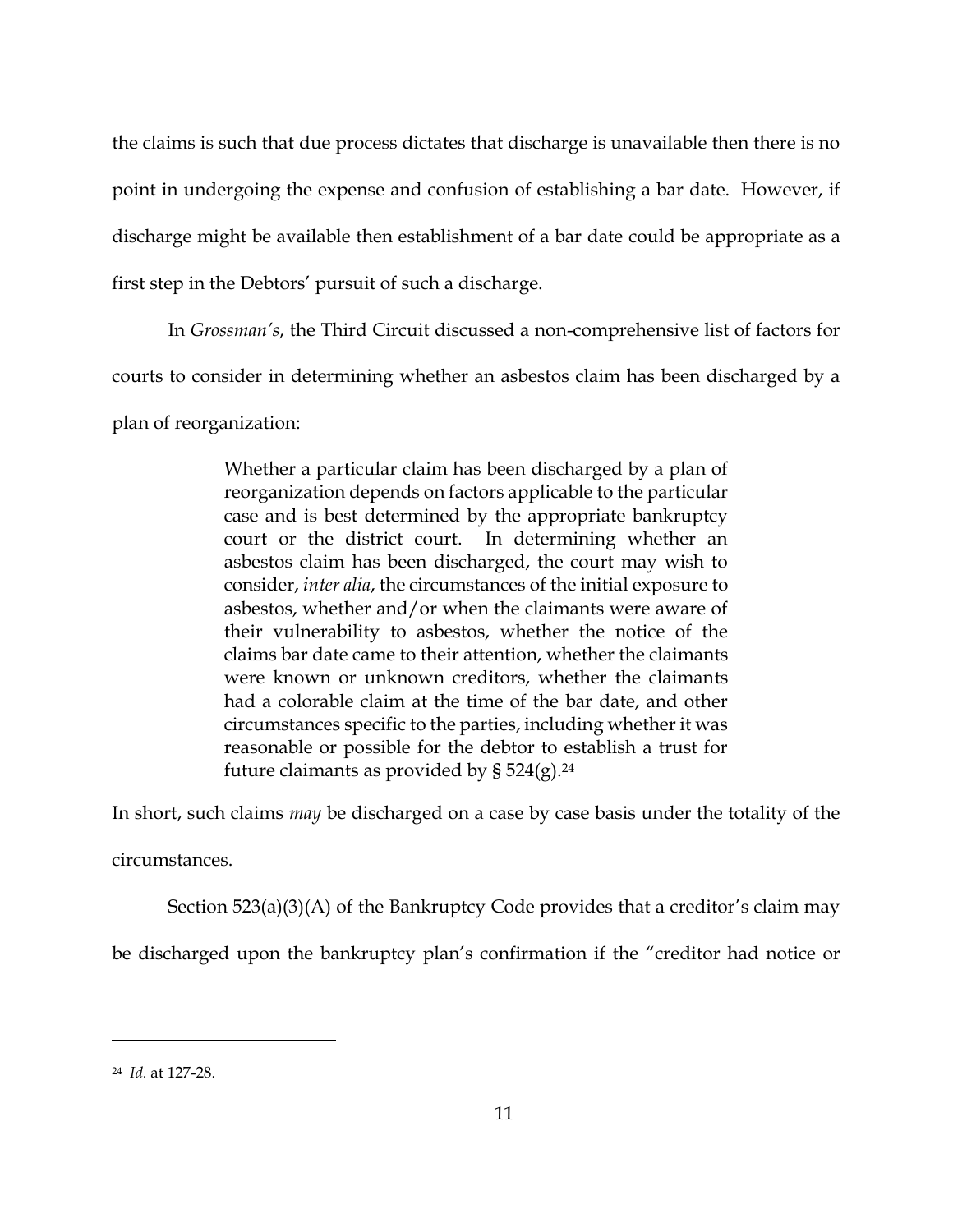actual knowledge of the case in time for . . . timely filing."25 Due process requires that notice be "reasonably calculated, under all the circumstances, to inform interested parties of the pendency" of a proceeding.<sup>26</sup>

The level of notice required by the Due Process Clause depends on whether a creditor is "known" or "unknown." A debtor must provide actual notice to all "known creditors" in order to discharge their claims.<sup>27</sup> Known creditors include both claimants actually known to the debtor and those whose identities are "reasonably ascertainable."<sup>28</sup> "A creditor's identity is reasonably ascertainable if that creditor can be identified through reasonably diligent efforts. Reasonable diligence does not require impracticable and extended searches. The requisite search for a known creditor, instead, usually requires only a careful examination of a debtor's books and records."29 By contrast, the debtor need only provide "unknown creditors" with constructive notice by publication.<sup>30</sup> Constructive notice must be "reasonably calculated, under the circumstances, to apprise interested parties of the pendency of the action and afford them an opportunity to present

<sup>25</sup> 11 U.S.C. § 523(a)(3)(A).

<sup>26</sup> *Mullane v. Cent. Hanover Bank & Trust Co.*, 339 U.S. 306, 314, 70 S.Ct. 652, 94 L.Ed. 865 (1950).

<sup>27</sup> *City of New York v. New York, N.H. & H.R. Co.*, 344 U.S. 293, 295–97 (1953).

<sup>28</sup> *Tulsa Prof'l Collection Servs., Inc. v. Pope*, 485 U.S. 478, 489–90 (1988). *See also In re W.R. Grace & Co.*, 316 F. App'x 134, 137 (3d Cir. 2009).

<sup>29</sup> *In re W.R. Grace & Co.*, 316 F. App'x 134, 137 (3d Cir. 2009) (citations omitted).

<sup>30</sup> *Chemetron Corp. v. Jones*, 72 F.3d 341, 346 (3d Cir. 1995) (citations omitted).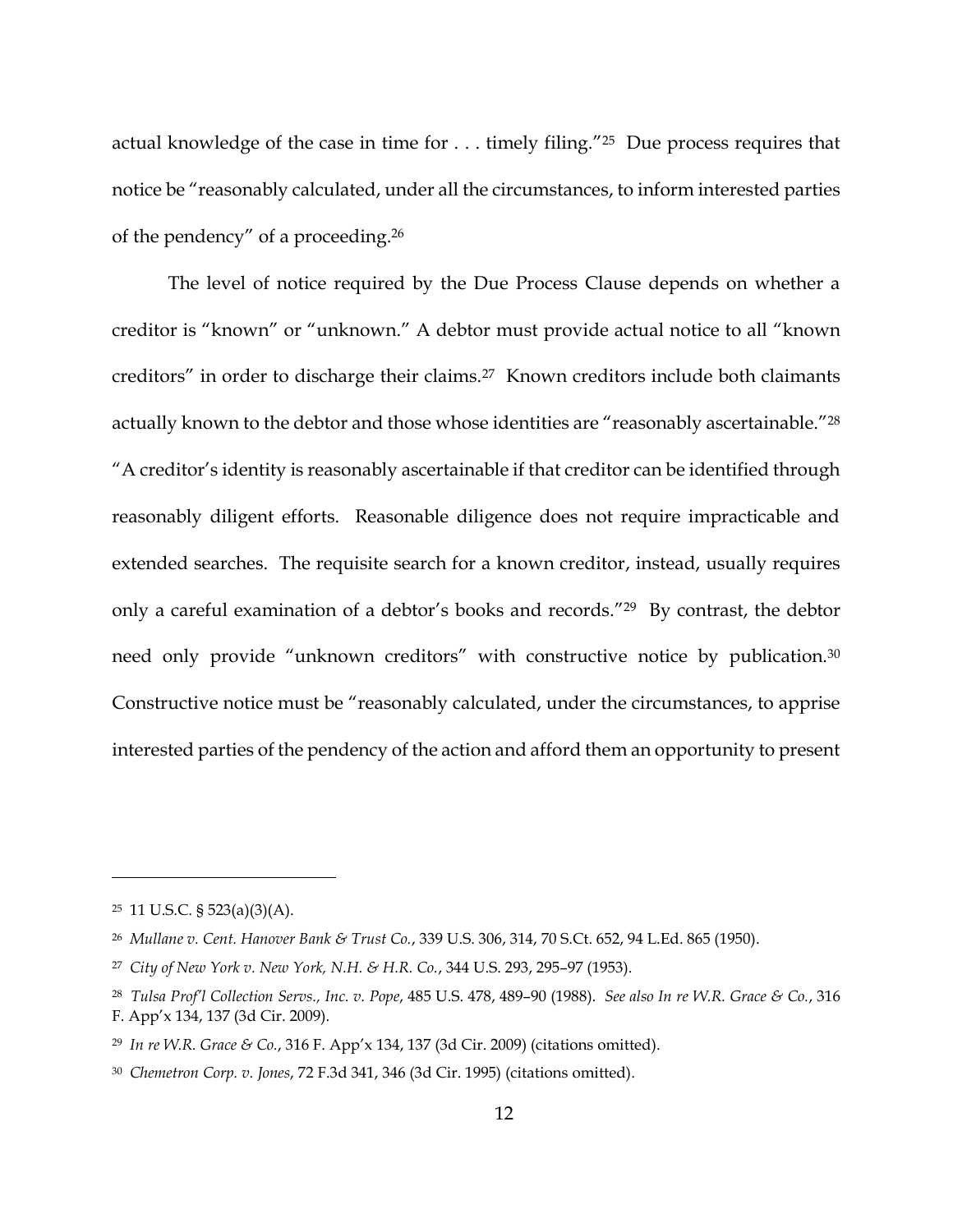their objections."<sup>31</sup> "Publication in national newspapers is regularly deemed sufficient notice to unknown creditors, especially where supplemented . . . with notice in papers of general circulation in locations where the debtor is conducting business."<sup>32</sup>

As the Unmanifested Claimants are "unknown" creditors, the issue becomes whether due process can be satisfied by publication notice. Discussion of the evolving case law on that point follows:

# *i. In re Waterman S.S. Corp.*

 $\overline{a}$ 

In *In re Waterman S.S. Corp.*, <sup>33</sup> the court considered the question of adequate notice to seamen who had been exposed to asbestos on the debtor's vessels. The bankruptcy court held that publication notice could not cure inadequate notice to asbestos claimants, even if claimants read the publication notice in the local newspaper, because the notice failed to notify the claimants of the nature of their claims.<sup>34</sup> On appeal, the district court vacated the bankruptcy court opinion and remanded for the bankruptcy court to make

<sup>31</sup> *Id.* at 348 (citation and internal quotation marks omitted). *Wright v. Owens Corning*, 679 F.3d 101, 108 (3d Cir. 2012) *cert. denied*, 133 S. Ct. 1239, 185 L. Ed. 2d 177 (U.S. 2013) (citations and internal quotation marks omitted).

<sup>32</sup> *Chemetron Corp.*, 72 F.3d at 349-49 (citations omitted*); In re Best Products Co., Inc.*, 140 B.R. 353, 358 (Bankr. S.D.N.Y. 1992) ("It is impracticable . . . to expect a debtor to publish notice in every newspaper a possible unknown creditor may read.").

<sup>33</sup> *Waterman Steamship Corp. v. Aguiar (In re Waterman S.S. Corp.)*, 141 B.R. 552 (Bankr. S.D.N.Y. 1992) *vacated*, 157 B.R. 220 (S.D.N.Y. 1993).

<sup>34</sup> *Id*. at 559 ("[N]o future Asbestosis Claimant who, by definition, had yet to manifest any detectible injury prior to confirmation, could be deemed to have relinquished substantive rights when, even if that individual had read the 'notice,' those individuals would have remained completely unaware that their substantive rights were affected.").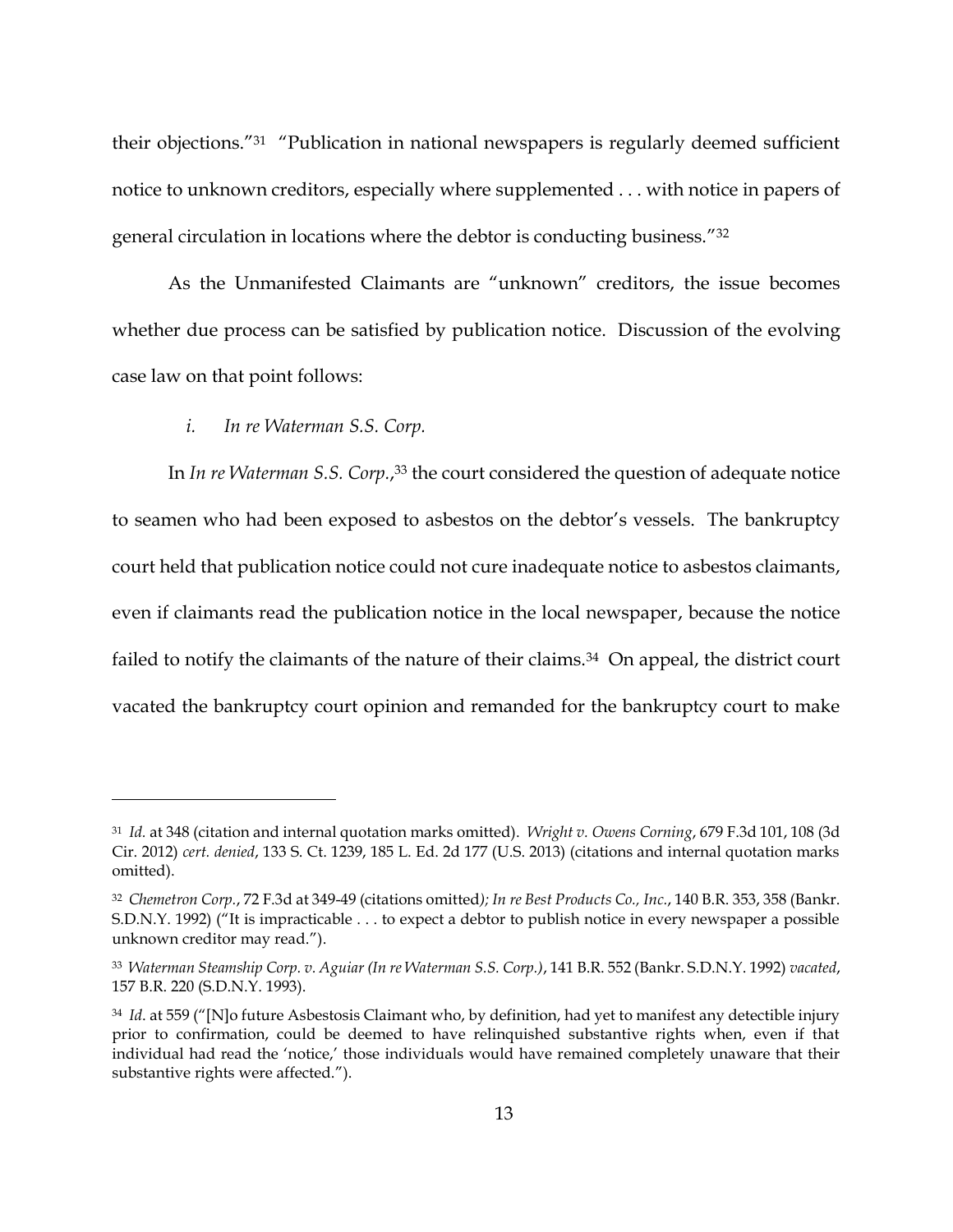factual determinations concerning such questions as when the seamen manifested disease symptoms, and the reasonableness of the notice to particular individuals or groups.35 The district court created several groups of claimants which were each accorded a certain type of notice: (i) former seamen who were known to be actual or potential claimants (all those who the debtor knew had manifested signs of illness) were entitled to actual personal notice; (ii) actual or potential claimants who could not be personally identified with reasonable effort were entitled to notice reasonably calculated, under all the circumstances, to apprise them of their claims and the opportunity to file their claims (such as publication); and (iii) potential future claimants (those who had not manifested any detectable signs of disease when the notice of the bar date was given) were not discharged in the bankruptcy proceeding.<sup>36</sup> Thereafter, on remand, the bankruptcy court held that *only* asbestos claimants whose injury manifested prior to the bar date were barred from asserting claims against the debtor.<sup>37</sup>

# *ii. In re Placid Oil Co.*

In *In re Placid Oil Co.*, <sup>38</sup> the Fifth Circuit Court of Appeals recently held that an unknown asbestos creditor's pre-petition claims were discharged by the debtor's constructive notice and that, even though the notice did not contain asbestos-specific

<sup>35</sup> *In re Waterman S.S. Corp.*, 157 B.R. 220, 222 (S.D.N.Y. 1993).

<sup>36</sup> *Id.*

<sup>37</sup> *Waterman Steamship Corp. v. Aguiar (In re Waterman S.S. Corp.)*, 200 B.R. 770, 777 (Bankr. S.D.N.Y. 1996).

<sup>38</sup> *Williams v. Placid Oil Co. (In re Placid Oil Co.)*, 753 F.3d 151, 153 (5th Cir. 2014).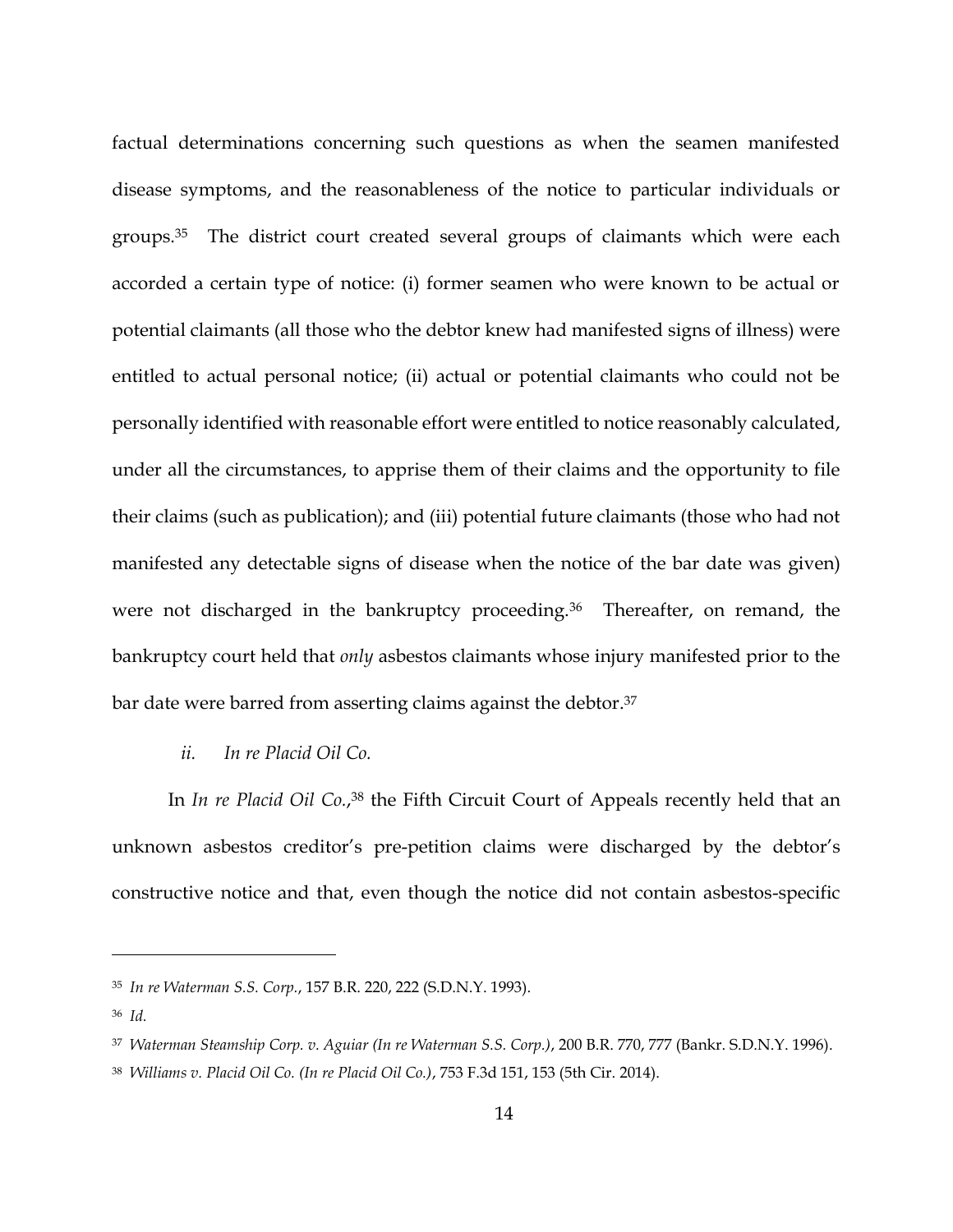claim information, such notice was not substantially deficient.39 Placid Oil Company ("Placid") owned and operated a large natural gas production and processing facility. Placid filed for bankruptcy and the bankruptcy court established a bar date by which potential creditors were required to file claims. On three occasions, Placid published a notice of bar date in *The Wall Street Journal*.Placid's notice of bar date informed creditors of the existence of the bankruptcy case, their opportunity to file proofs of claim, relevant deadlines, consequences of not filing a proof of claim, and how proofs of claim should be filed. Thereafter, the bankruptcy court confirmed Placid's plan of reorganization. The confirmation order provided that all claims against Placid that arose on or before the confirmation date were forever discharged except for Placid's obligations under its plan which did not address potential future asbestos liability. Several years after entry of the confirmation order, certain claimants brought an action against Placid. More specifically, the claimants were a former Placid employee and his children whose wife/mother became ill (several years after confirmation of Placid's plan) and passed-away as a result of her exposure to asbestos when laundering her husband's work clothing. Thereafter, Placid filed a motion to reopen its bankruptcy case and commenced an adversary action asking the court to determine whether the asbestos claims were discharged.

Prior to its bankruptcy, Placid was aware of the hazards of asbestos exposure and of the claimant-employee's exposure in the course of his employment. However, prior

<sup>39</sup> *Id.* at 152-53.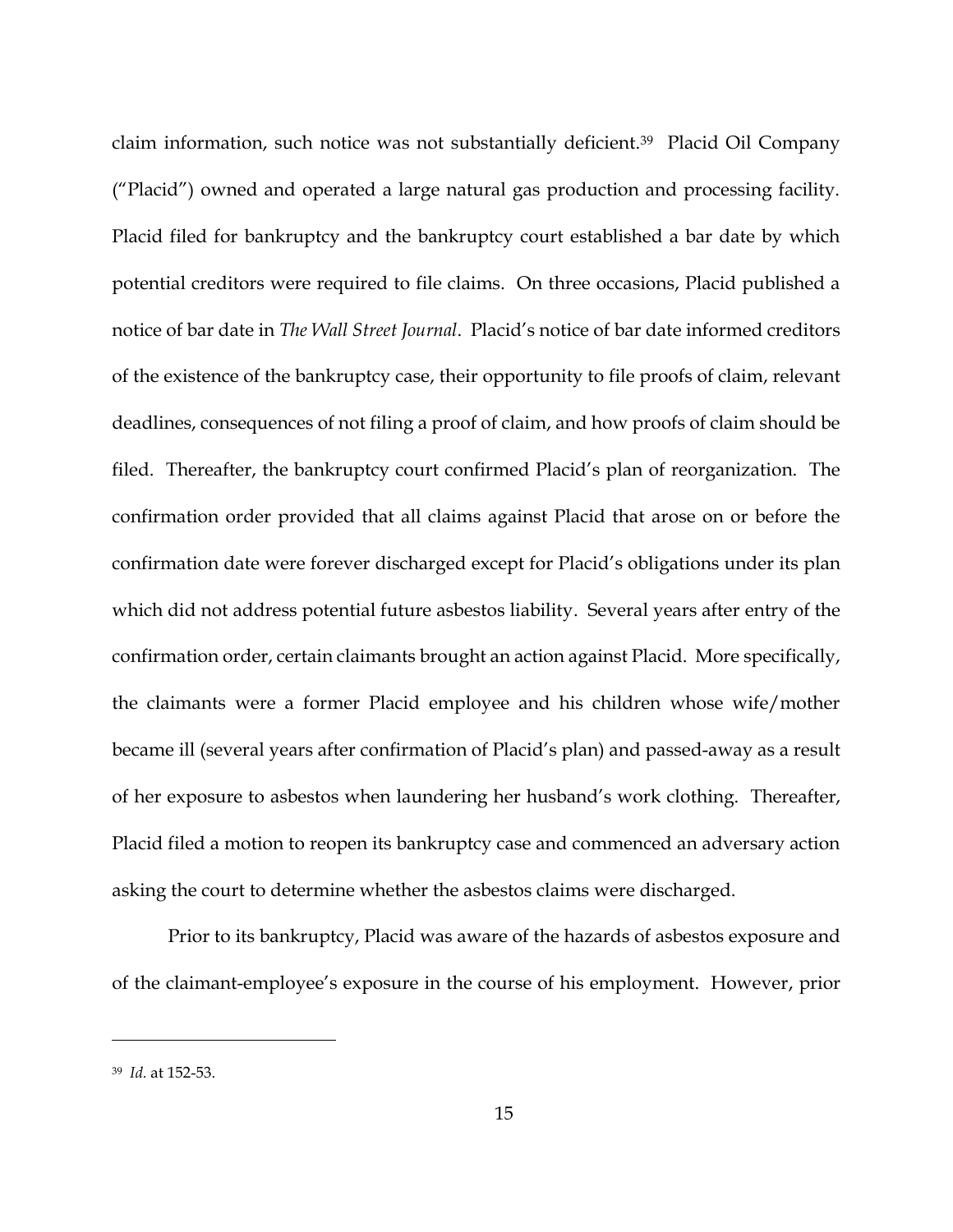to Placid's plan confirmation, no asbestos-related claims had been filed against Placid and these claimants had not yet filed their claims. Furthermore, as of the Fifth Circuit ruling, Placid had not been held liable in any asbestos lawsuits nor had it paid any money to settle an asbestos case. The Placid claimants argued that the method and substance of Placid's notice were insufficient on due process grounds and, as a result, their claims were not discharged. The Fifth Circuit disagreed.

The Fifth Circuit held that the asbestos claimants were "unknown" stating:

policy concerns specific to bankruptcy weigh heavily against defining known creditors as those with merely foreseeable claims. Bankruptcy offers the struggling debtor a clean start. In the interests of facilitating this recovery and balancing due process considerations, the courts have established a practical limit to the debtor's duty to notify creditors: Actual notice is required only for "known" creditors. We decline today to alter this limit.<sup>40</sup>

The Fifth Circuit reasoned that, although Placid knew of the dangers of asbestos and the claimant's exposure, such information suggesting only a risk to the claimant does not make the claimant a known creditor.41 The *Placid Oil* court continued that Placid had no specific knowledge of any actual injury to the claimant prior to its bankruptcy;<sup>42</sup> in other words "[p]arties with merely foreseeable claims are not 'known' creditors."43 The Fifth

 $\overline{a}$ 

42 *Id.*

<sup>40</sup> *Id.* at 157.

<sup>41</sup> *Id.*

<sup>43</sup> *Id.* at 158.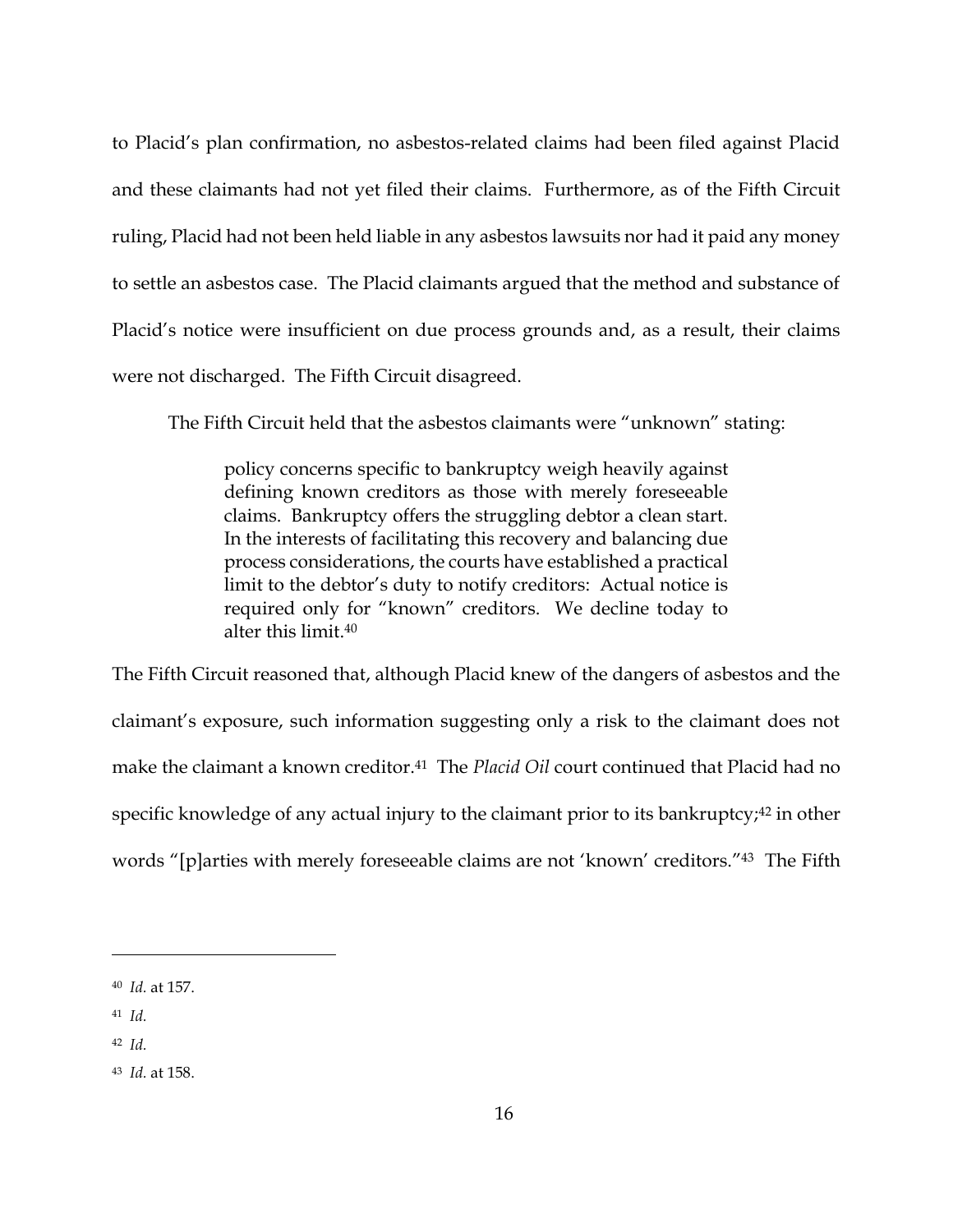Circuit reasoned that, in addition, Placid did not know of any instances of asbestosrelated injury or illness prior to confirmation.<sup>44</sup>

As the debtor was not required to provide actual notice, the Fifth Circuit then turned to the issue of whether the published notice should have referred specifically to potential asbestos claims. The Fifth Circuit held:

> that because a bar date notice need not inform unknown claimants of the nature of their potential claims, Placid's notices were substantively sufficient to satisfy due process. Placid's notice informed claimants of the existence of the bankruptcy case, the opportunity to file proofs of claim, relevant deadlines, consequences of not filing a proof of claim, and how proofs of claim should be filed. We decline to articulate a new rule that would require more specific notice for unknown, potential asbestos claimants.<sup>45</sup>

In effect, *Placid Oil* holds that (i) asbestos claims can be discharged with all other prepetition claims, even when a claimant is a future and/or unknown claimant; (ii) an asbestos claimant is unknown when their claim is "merely forseeable;" (iii) publication is sufficient due process to notify unknown claimants; and (iv) publication notice does not need to specifically mention the possibility of asbestos claims.

<sup>44</sup> *Id*. at 157 ("Press clippings about widely-known, but general, risks of asbestos exposure do not establish that Placid knew of any specific injury to its employees or any asbestos-related claim." (footnote excluded)).

<sup>45</sup> *Id.* at 158 (footnotes excluded). *See also In re Chicago, Rock Island and Pac. R.R. Co.*, 90 B.R. 329 (N. D. Ill. 1987). After the bar date, a former employee brought suit on a claim arising from asbestos-related injuries. The employee claimed that he was a known creditor because the company knew its employees were exposed to asbestos. The court held that "in the absence of any indication that a particular claim would ensue," the employee was an unknown creditor and publication notice would suffice. *Id.* at 331.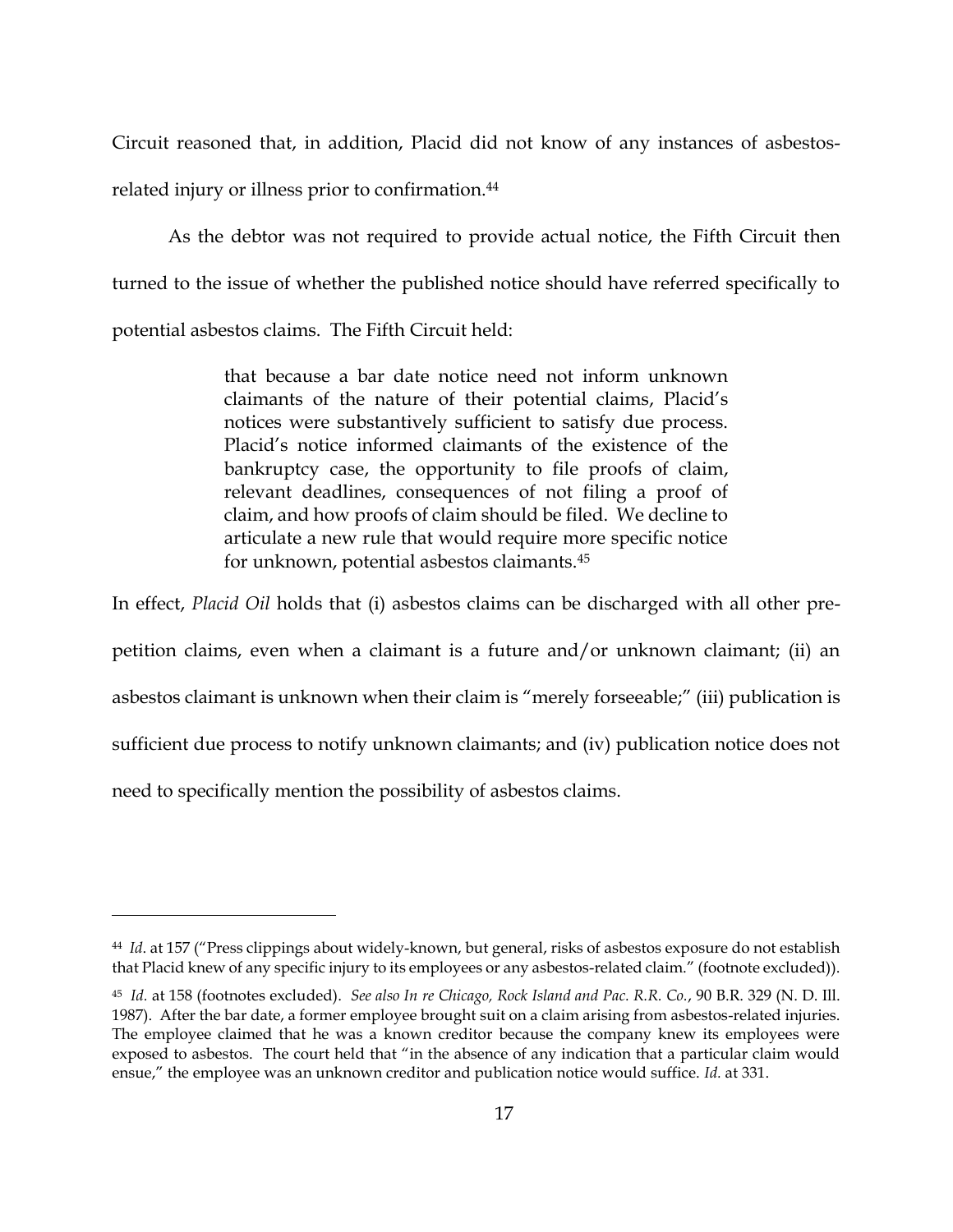In *Placid Oil*, one of the Fifth Circuit Court Judges filed a dissent, which was concerned almost exclusively with the issue of "whether a latent asbestos claim of an asbestos-exposed, but not yet knowingly injured, person is dischargeable in bankruptcy and, if so, under what circumstances."46 The dissent likened a bar date for unmanifested asbestos claims to whether a class action under Rule 23(b)(3) should include individuals who had been exposed to asbestos but had not yet manifested injuries.47 In *Amchem Products, Inc. v. Windsor*, which the dissent cited, the Supreme Court ruled that the class as certified failed to satisfy Rule 23's predominance and adequacy-of-representation requirements.48 However, in *Amchem*, the Supreme Court mentioned the impediments to the provision of adequate notice to unmanifested victims of asbestos exposure:

> Many persons in the exposure-only category, the [Third Circuit] Court of Appeals stressed, may not even know of their exposure, or realize the extent of the harm they may incur. Even if they fully appreciate the significance of class notice, those without current afflictions may not have the information or foresight needed to decide, intelligently, whether to stay in or opt out.

> Family members of asbestos-exposed individuals may themselves fall prey to disease or may ultimately have ripe claims for loss of consortium. Yet large numbers of people in this category—future spouses and children of asbestos victims—could not be alerted to their class membership. And

<sup>46</sup> *Id.* at 160. The dissent acknowledged that this issue was not briefed by the parties; however, the dissent reasoned that the panel owed a duty to oversee orderly development of the Fifth Circuit jurisprudence. *Id.*

<sup>47</sup> *Id.* at 160-161 (*citing Amchem Products, Inc. v. Windsor*, 521 U.S. 591 (1997)).

<sup>48</sup> *Amchem Products, Inc. v. Windsor*, 521 U.S. 591, 622-28 (1997).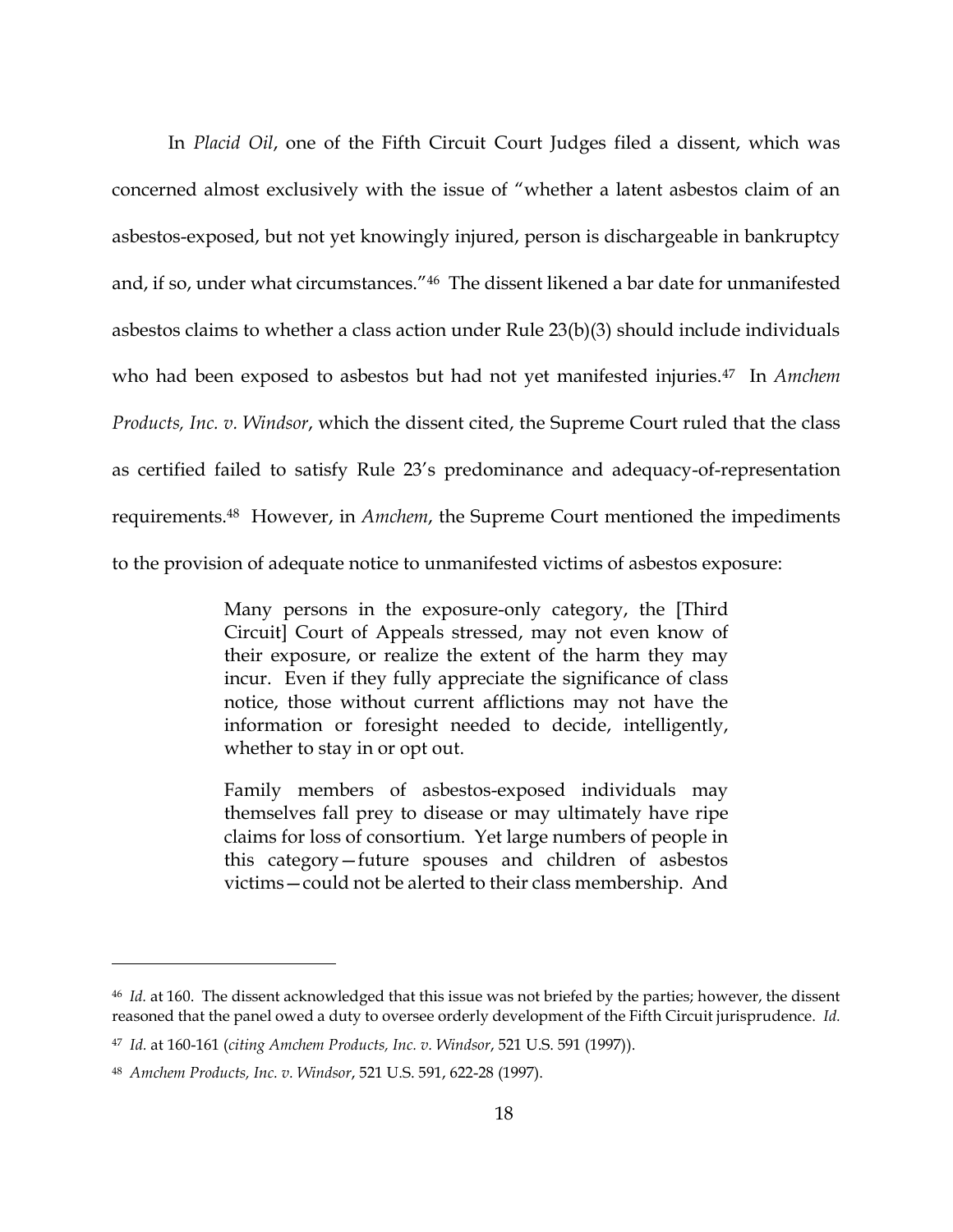current spouses and children of the occupationally exposed may know nothing of that exposure.

Because we have concluded that the class in this case cannot satisfy the requirements of common issue predominance and adequacy of representation, we need not rule, definitively, on the notice given here. In accord with the Third Circuit, however, . . . we recognize the gravity of the question whether class action notice sufficient under the Constitution and Rule 23 could ever be given to legions so unselfconscious and amorphous.<sup>49</sup>

The dissent continued that "[u]nknown, future claimants, even if they receive notice of a bankruptcy proceeding, are often unable to recognize that their rights will be affected by the bankruptcy, for instance because they are unaware that the debtor has exposed them to toxic substances or because they have yet to manifest any injuries by the time the debtor files for bankruptcy."50 The dissent ultimately concluded that "constructive notice by publication to asbestos-exposed individuals with unmanifested or latent mesothelioma, without appointment of a representative for such future claimants, does not satisfy due process."<sup>51</sup>

<sup>49</sup> *Id.* at 628 (*citing Georgine v. Amchem Products, Inc.*, 83 F.3d 610 (3d Cir. 1996) *aff'd sub nom. Amchem Products, Inc. v. Windsor*, 521 U.S. 591 (1997)).

<sup>50</sup> *Placid Oil Co.*, 753 F.3d at 161.

<sup>&</sup>lt;sup>51</sup> Id. at 164. Notwithstanding the dissent's conclusion, it is important to note that there is a difference between class certification and a bar date. There are numerous statutory provisions and policy considerations in connection with establishment of a bar date (discussed *infra*) that are not in play in the class action context.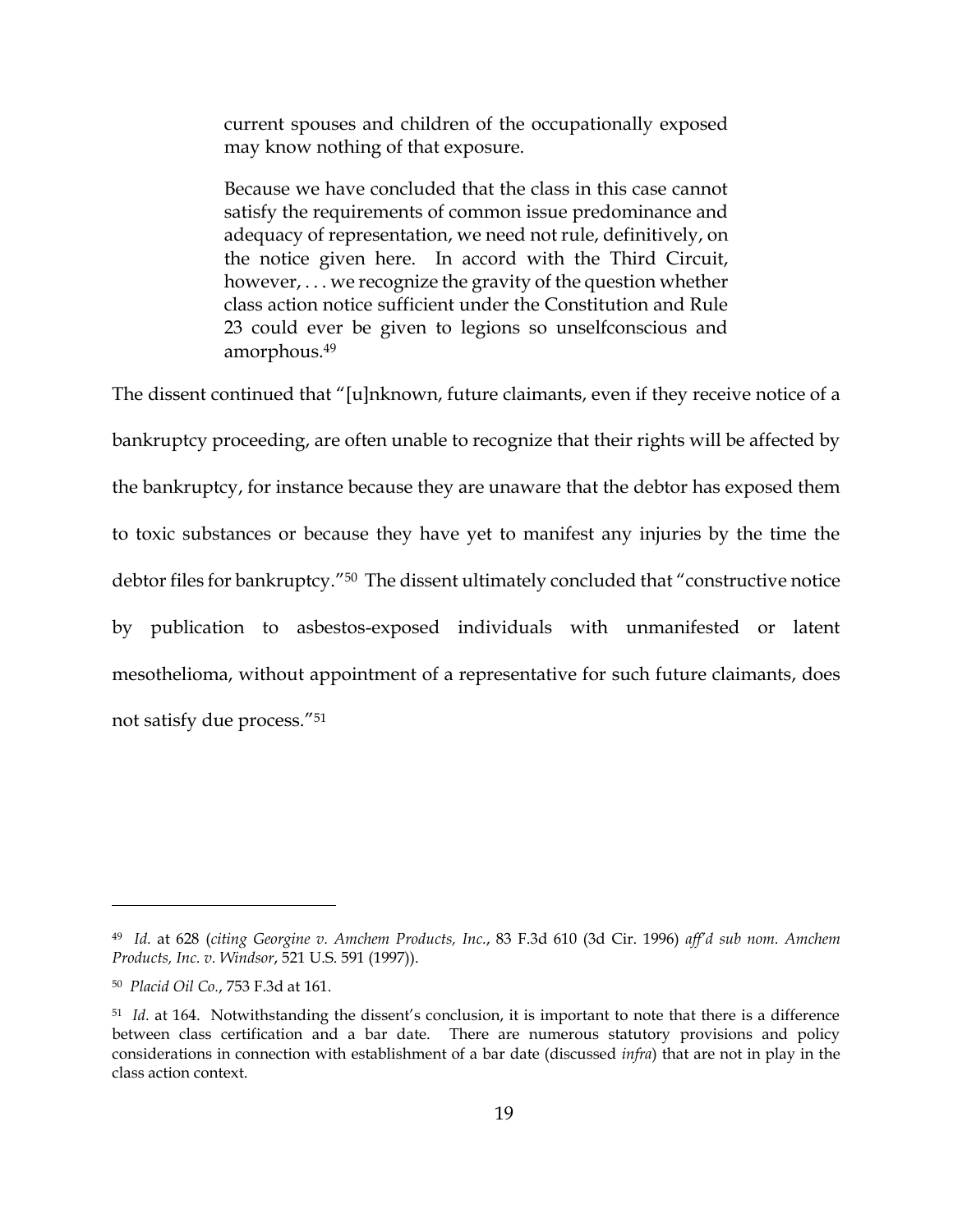#### *iii. In re Chemtura Corp.*

*In re Chemtura Corp.* involved tort claims based on the debtor's production and sale of diacetyl, a butter flavoring ingredient used in food products.52 Exposure to diacetyl may lead to lung disease. At the time the debtor filed for bankruptcy, it faced fifteen diacetyl lawsuits involving approximately fifty plaintiffs.53 During the bankruptcy, the debtor requested the bankruptcy court establish a bar date for all creditors, including diacetyl claimants. Although contested by counsel to the diacetyl claimants, <sup>54</sup> the bar date was approved by the bankruptcy court.<sup>55</sup> The bankruptcy court reasoned, in its oral ruling:

> The objections represent alternative perspectives as to how the debtors' Chapter 11 case should be run. And that's not a satisfactory basis for objection on a motion of this character. Their suggestion that even though this isn't an asbestos case that the filing of this case wasn't asbestos or tort liability driven and the debtors aren't seeking a channeling injunction – I should nevertheless require or expect the debtors to craft a plan with a 524(g) injunction or other claims channeling mechanism. It's inconsistent with the concept of Section 1121 of the Code which gives the debtors the exclusive right to propose a plan during the period authorized by law, subject to the rights of parties in interest who oppose extensions of the debtors' exclusive period or to seek the termination of that

<sup>52</sup> *Gabauer v. Chemtura Corporation (In re Chemtura Corp.)*, 505 B.R. 427, 428 (S.D.N.Y. 2014).

<sup>53</sup> *Id.* at 429.

<sup>54</sup> Counsel to certain diacetyl claimants argued that certain individuals would not know that they had a diacetyl-induced disease because of the latency period of the disease and delays related to diagnosis of the disease. *In re Chemtura Corp.* (Bankr. S.D.N.Y. 09-11233), Transcript of Hr'g Aug 17, 2009, 28:9-30:6.

<sup>55</sup> *Id.* at 429. Although the bankruptcy court did not issue an opinion related to its ruling, the hearing transcript was provided by the Debtors. *See* D.I. 1984 (Excerpt of Transcript of August 17, 2009 Hearing).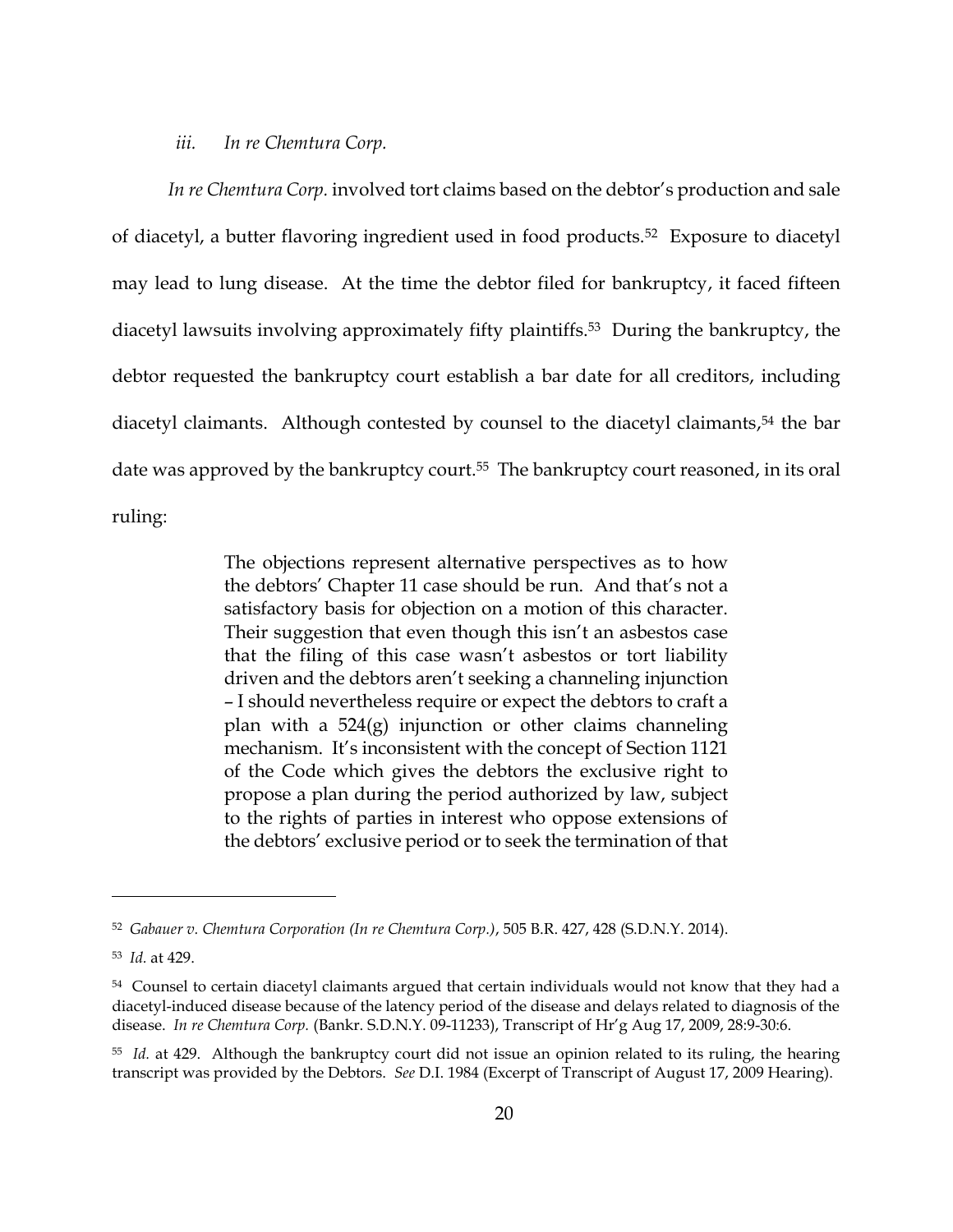right. At this juncture, the debtors are free to propose a plan to meet their needs and concerns and the concerns of what they believe will satisfy their unsecured creditor community.

[T]he diacetyl litigants have to understand that this case, with billions of dollars of debt to be satisfied, can't be run for their convenience or strategic preferences.

I need simply find, and I do find, as a factor, mixed question of fact and law, that a bar date is necessary and appropriate here. The debtors and their major creditor constituencies – and by that I mean at the least the creditors' committee – need to know the universe of potential claims that must be satisfied. Frankly, to suggest otherwise is ludicrous.<sup>56</sup>

Thereafter, the debtors mailed direct notice of the bar date to all known creditors and publication of both general notices and "site-specific" notices for unknown creditors.<sup>57</sup> The "site-specific" notices contained information about the exposure to diacetyl and identified, specifically, to whom the debtors supplied, sold and distributed the product. 58

After the bar date had passed, and after the bankruptcy plan was confirmed, nine claimants filed state court law suits against the debtors alleging injuries caused by exposure to diacetyl. The debtors moved the bankruptcy court to enforce the discharge injunction. The bankruptcy court found, in an oral ruling, that the claims were

. . .

. . .

<sup>56</sup> *In re Chemtura Corp.* (Bankr. S.D.N.Y. 09-11233), Transcript of Hr'g Aug 17, 2009, 52:20-53:11; 54:13-15; and 54:23-55:6.

<sup>57</sup> *Chemtura Corp.*, 505 B.R. at 429.

<sup>58</sup> *Id*.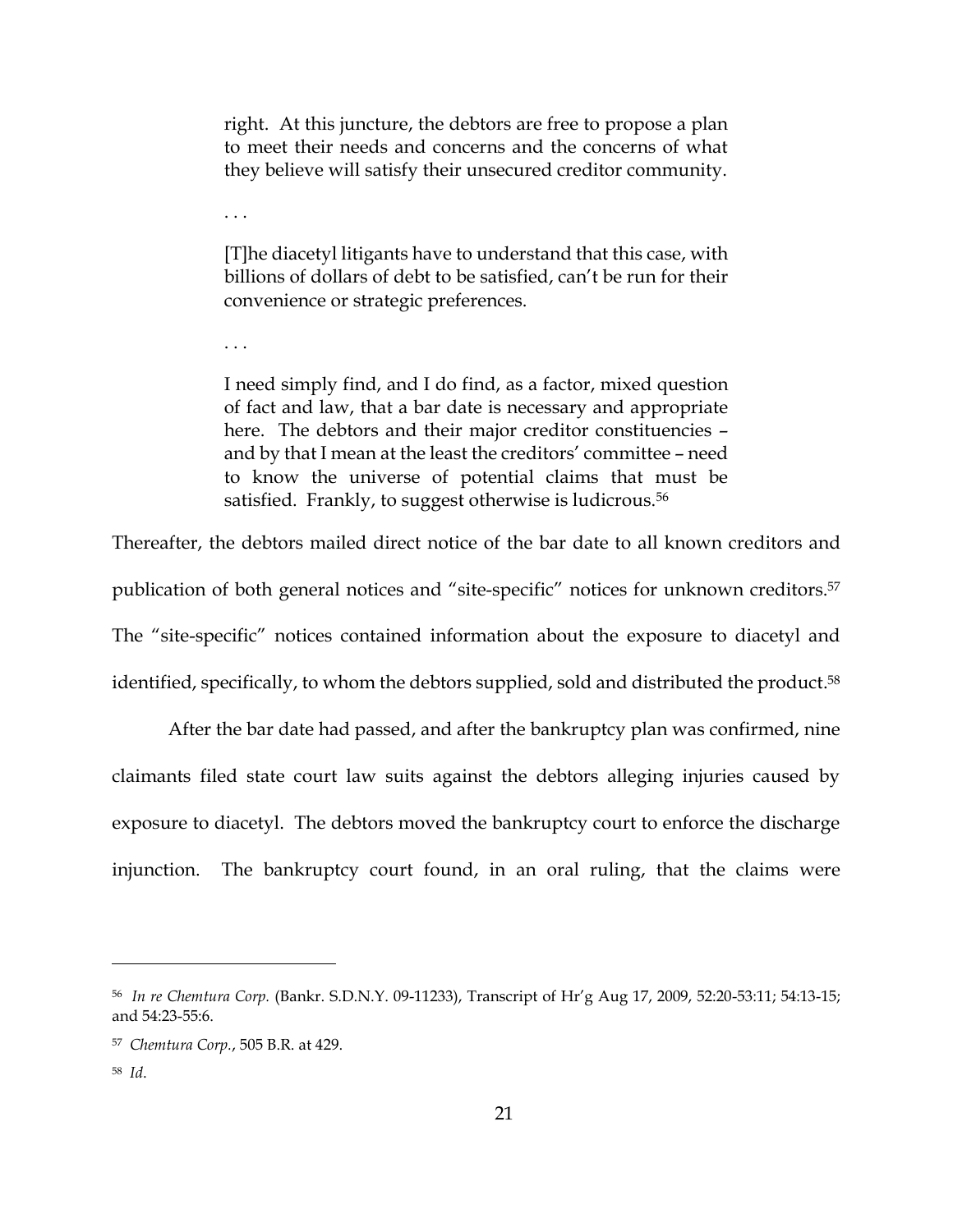discharged and enjoined the claimants from further prosecuting their suits. The diacetyl claimants then appealed. The sole issue on appeal was whether the diacetyl claimants received constitutionally adequate notice of the bar date because they *did not know* they had diacetyl-induced illnesses until after the bar date and plan confirmation.<sup>59</sup> The district court concluded that the notice of the bar date was sufficient to bar the diacetyl claimants.60 Distinguishing *Waterman Steamship Corp.*, the district court reasoned that the publication notice informed the claimants that (i) they may have been exposed to diacetyl while working at the plant, (ii) they might have been injured by that exposure, (iii) they might have a claim even if their injury had not yet manifested itself and (iv) they would lose their rights to recover on that claim if they do not file a claim by the bar date.<sup>61</sup> In other words, the district court found that the published notice contained enough specific information to put future claimants on adequate notice, i.e. the published notice was reasonably calculated, under all circumstances, to apprise the claimants of the pendency of the action and afforded them an opportunity to present their claims. <sup>62</sup> Thus, the claims were discharged.<sup>63</sup>

<sup>&</sup>lt;sup>59</sup> Id. at 430 ("In essence, Appellants argue that, while the Notice may have been adequate as to people with reason to know that they might have diacetyl-related claims, it was inadequate as to Appellants because they 'had not yet been diagnosed with a diacetyl-induced disease' and thus had no reason to know that they might have claims.")

<sup>60</sup> *Id.*

<sup>61</sup> *Id.* at 431.

<sup>62</sup> *Id.* (citation omitted).

 $63$  It bears noting that lung disease caused by diacetyl had a latency of approximately five (5) months – in comparison asbestos related illness can have a latency of approximately 40 years. As latency periods are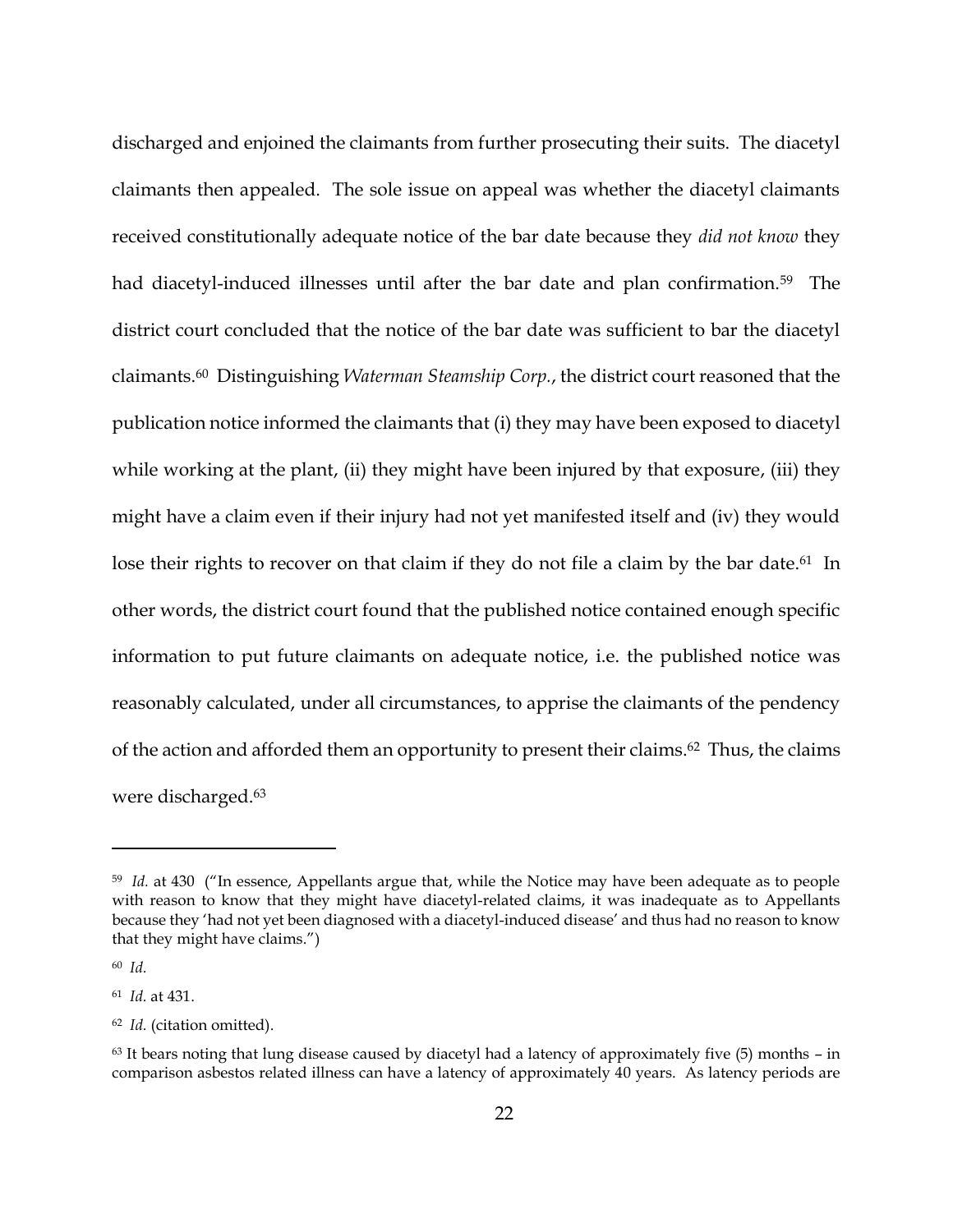## *iv. In re Specialty Products Holding Corp.*

Recently, when faced with establishing a bar date in *In re Specialty Products*, 64 former Judge Walsh stated that he was "inclined" to direct that a bar date be established, inclusive of asbestos claims.<sup>65</sup> However, the Court never entered an order establishing a bar date due to a settlement between the parties after the hearing noted.<sup>66</sup> In addition, it is of note that the Court had: (i) appointed a future claimants' representative;<sup>67</sup> and (ii) conducted an estimation trial and determined that the debtors' asbestos liability was approximately \$1.66 billion.<sup>68</sup>

## *v. Wright v. Owens Corning*

In *Wright v. Owens Corning*, <sup>69</sup> the Third Circuit recently held that constructive notice was sufficient to bar unknown claims. In the *Owens Corning* bankruptcy case, the bankruptcy court set a bar date for April 2002. The bar date notice was published twice in *The New York Times*, *The Wall Street Journal*, and *USA Today*, among other publications. The bar date motion specifically identified claims relating to "'the sale, manufacture,

vastly diverse, the diacetyl claimants may have had a better understanding of their exposure versus an asbestos claimant who may have been exposed years/decades prior to the notice.

<sup>64</sup> Del. Bankr. 10-11780.

<sup>65</sup> *In re Specialty Products Holding Corp.*, Del. Bankr. 10-11780, Tr. Hr'g Nov 5, 2013, 40:8-11 (D.I. 4286).

<sup>66</sup> *See generally*, docket in Del. Bankr. 10-11780.

<sup>67</sup> Del. Bankr. Case No. 10-11780 (D.I. 449) (appointing a legal representative for future claimants).

<sup>68</sup> *Id.* at D.I. 3852 and 3853 (opinion and order regarding asbestos liability).

<sup>69</sup> *Wright v. Owens Corning*, 679 F.3d 101 (3d Cir. 2012), *cert. denied*, 133 S. Ct. 1239, 185 L. Ed. 2d 177 (U.S. 2013).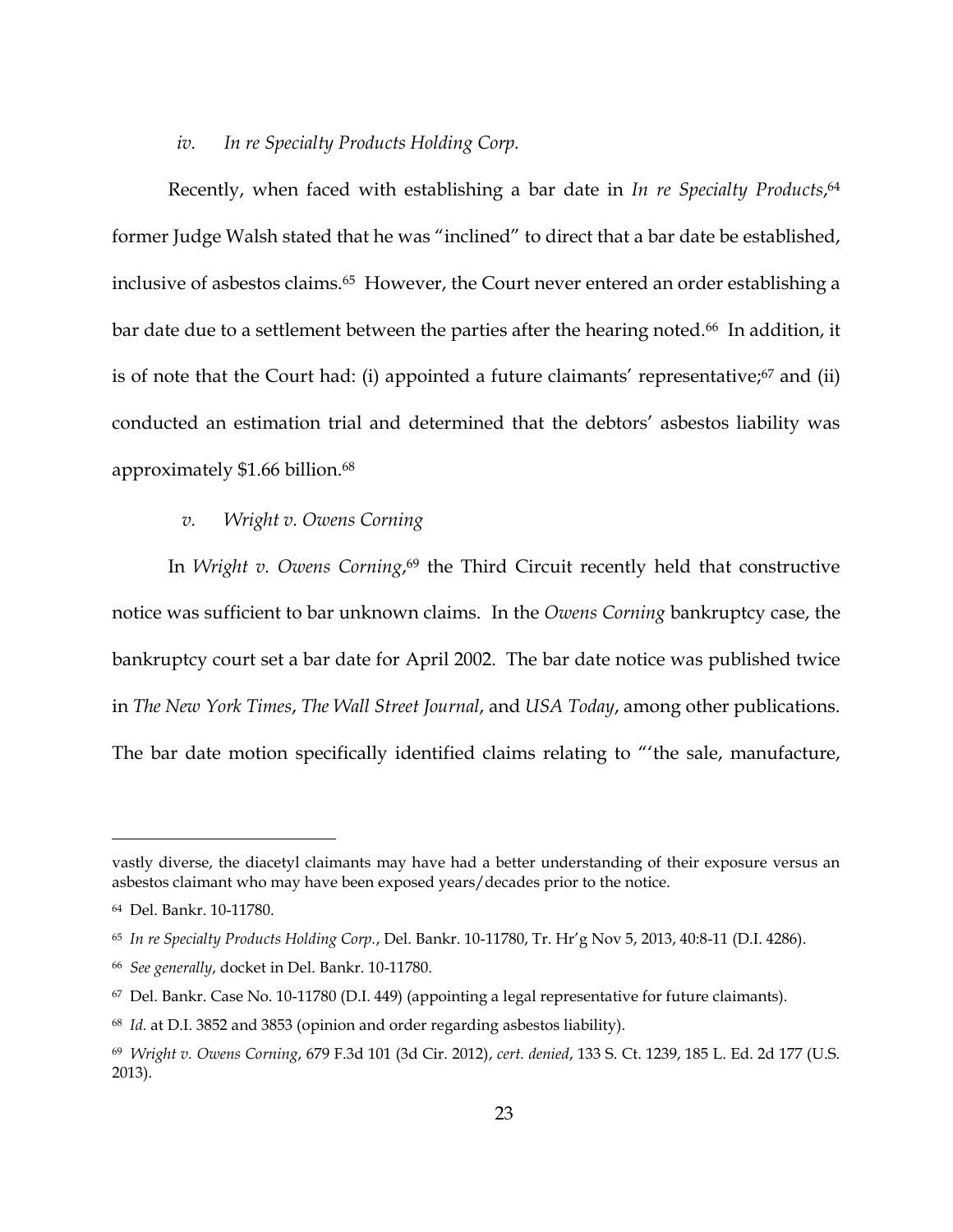distribution, installation and/or marketing of products by any of the Debtors, including without limitation . . . roofing shingles. . . .'"70 The *Owens Corning* debtors also published notice of the disclosure statement hearing and notice of the confirmation hearing, both of which referred to the effect of confirmation on holder of claims. Thereafter, several plaintiffs brought claims against the reorganized debtors related to defective roof shingles. The claimants did not know the roof shingles were defective until well after the bankruptcy case, the attendant bar date, and plan confirmation. The former debtors filed a motion for summary judgment, arguing that the plaintiffs' claims were discharged under the plan and confirmation order. After determining that the plaintiffs had claims under the Bankruptcy Code, the Third Circuit held that, under *Grossman's*, the debtors' notices were sufficient as to most unknown claimants.<sup>71</sup>

# *vi. In re New Century TRS Holdings, Inc.*

Finally, in *In re New Century TRS Holdings, Inc.*, <sup>72</sup> the bankruptcy court established a bar date, which included actual notice to known creditors and published notice in the

<sup>70</sup> *Id.* at 103.

<sup>71</sup> *Id.* at 108. Although in *Owens Corning*, the Third Circuit allowed a "re-do" because at the time of Owens Corning's confirmation *Frenville* was the law of the Third Circuit and under *Frenville* the plaintiffs did not have claims against the debtors (whereas under *Grossman's* the plaintiffs did have claims). As the claimants in *Owens Corning* would be affected retroactively by *Grossman's*, the Third Circuit held that their claims were not discharged when the "notice to those persons was with the understanding that they did not hold claims." *Id.* Under the reasoning of the decision, however, absent the *Frenville* issue, the claims would have been barred.

<sup>72</sup> *White v. Jacobs (In re New Century TRS Holdings, Inc.)*, Civ. No. 13-1719, 2014 WL 4100749 (D. Del. Aug. 19, 2014).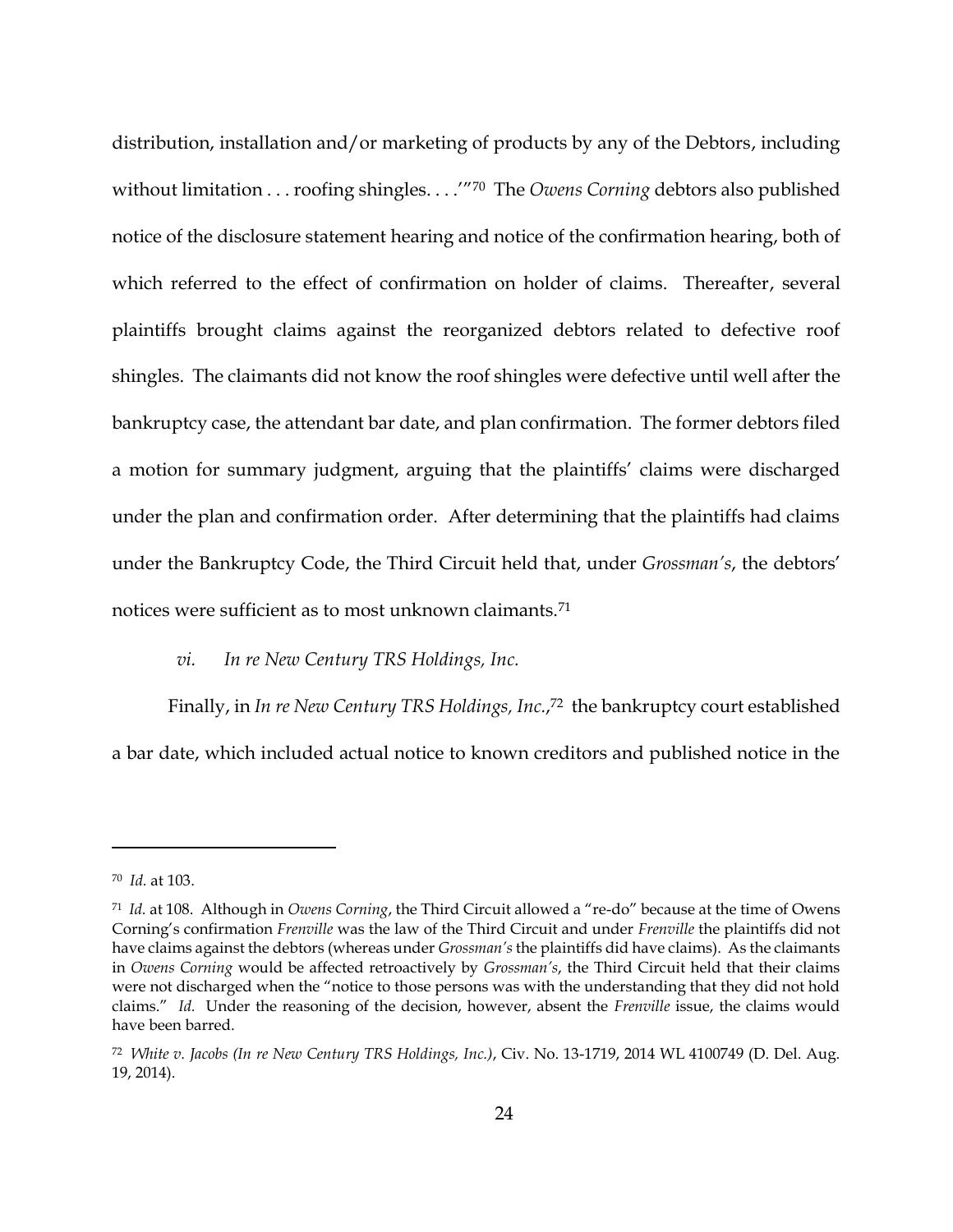national edition of *The Wall Street Journal* as well as *The Orange County Register*. The debtors in that case had business operations throughout the United States and had more than one million customers/borrowers. The *New Century* debtors did not consider the borrowers' potential claims but were concerned about the potential for unknown claims asserted by former employees. As such, the debtors did not consider the borrowers in connection with the question of notice. After the bar date, several borrowers filed claims against the debtors. In response to claims by various borrowers, the *New Century*  trustee/plan administrator filed a motion seeking determination that the debtors complied with the order establishing a bar date and provided constructive notice of the bar date by publication that satisfied the requirements of due process for unknown creditors, including borrowers. The bankruptcy court enforced the bar date against the borrowers, finding that the *New Century* debtors complied with the order establishing a bar date and published notice that was reasonably calculated to apprise interested parties nationwide of the bar date and afforded them the opportunity to file claims. The borrowers appealed.

Although the District Court noted that publication notice satisfied the requirements of due process for unknown creditors, the court looked at the facts and circumstances to determine whether notice was reasonably calculated, "'under all the circumstances [in *New Century*] to apprise the interested parties of the pendency of the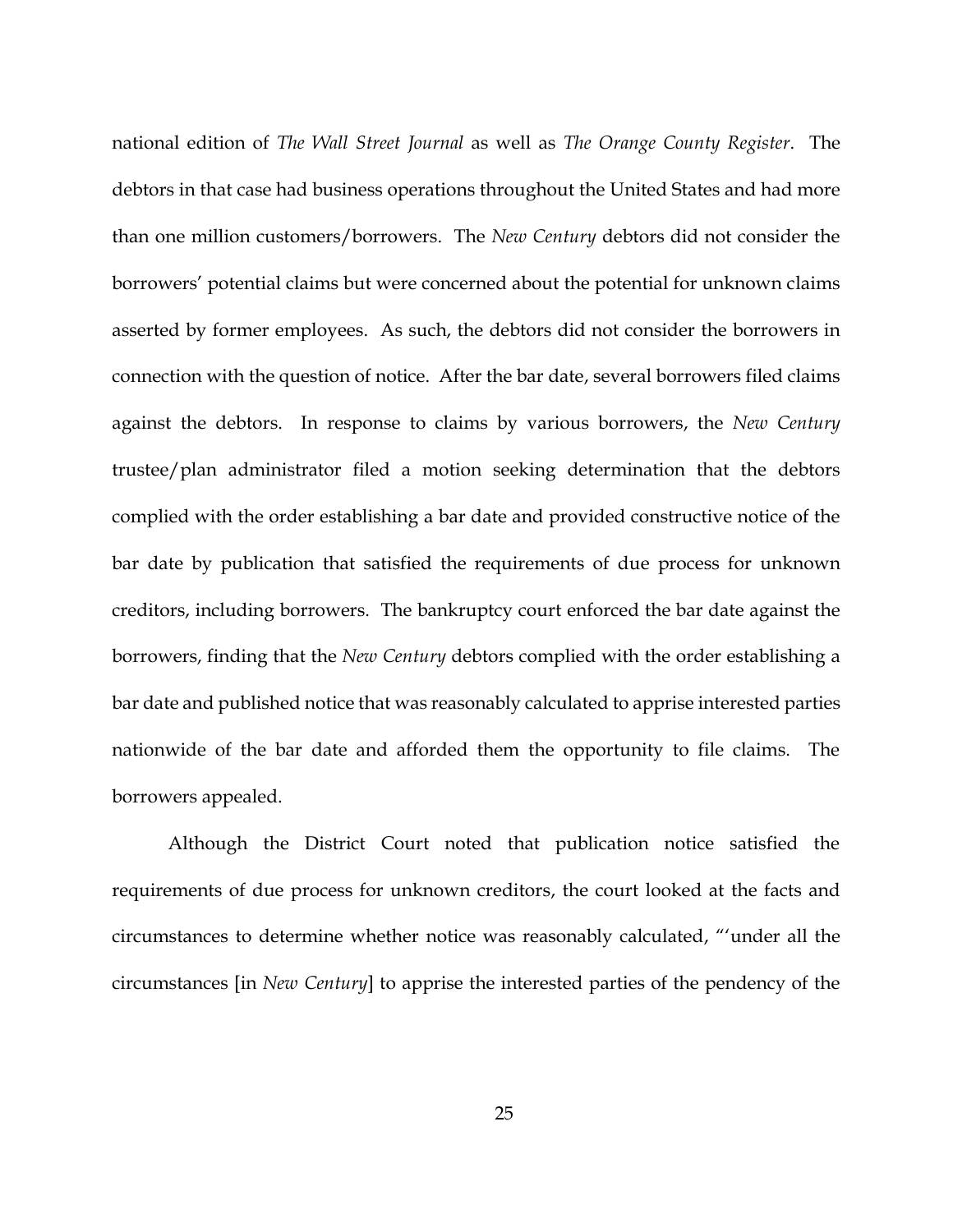action and afford them an opportunity to present their objections.'"73 The District Court

distinguished *New Century* from *Owens Corning:*

unknown claimants in the instant proceeding were given a mere 39 days' notice by a single publication. That single publication was presented in *The Wall Street Journal*, certainly a newspaper with a national distribution, but not one—like *USA Today*—that necessarily enjoys a broad circulation among less than sophisticated, focused readers. The court concludes that the adequacy of the notice provided in this case has not been meaningfully explored and likely was not reasonably calculated to apprise appellants of the bar date. The court concludes that "[d]ue process affords a re-do" under the circumstances of this case.<sup>74</sup>

In effect, the court held that, although publication notice is sufficient due process for unknown creditors, in *New Century*, the publication notice was insufficient. The debtors in *New Century* have appealed the District Court decision to the Third Circuit.<sup>75</sup>

# *vii. Summary of the Case Law*

The decision in *Waterman S.S. Corp.* and the dissent in *Placid Oil* stand for the proposition that publication notice is insufficient to provide adequate notice and, thus, due process, to claimants whose injuries and associated claims have not manifested as of the bar date. As such, those claims cannot be discharged.76 Under the majority opinion

<sup>73</sup> *Id.* at \*6 (*quoting Owens Corning*, 679 F.3d at 108).

<sup>74</sup> *Id.* (footnotes omitted; *quoting Owens Corning*, 679 F.3d at 108).

<sup>75</sup> *White v. Jacobs (In re New Century TRS Holdings, Inc.)*, D. Del. Case No. 13-vc-1719, D.I. 20.

<sup>76</sup> The *Placid Oil* dissent cites to the Supreme Court's opinion in *Amchem Products, Inc. v. Windsor* in support of its conclusion. While it is true that the Supreme Court identified "the gravity of the question whether...notice sufficient under the Constitution…could ever be given to legions so unselfconscious and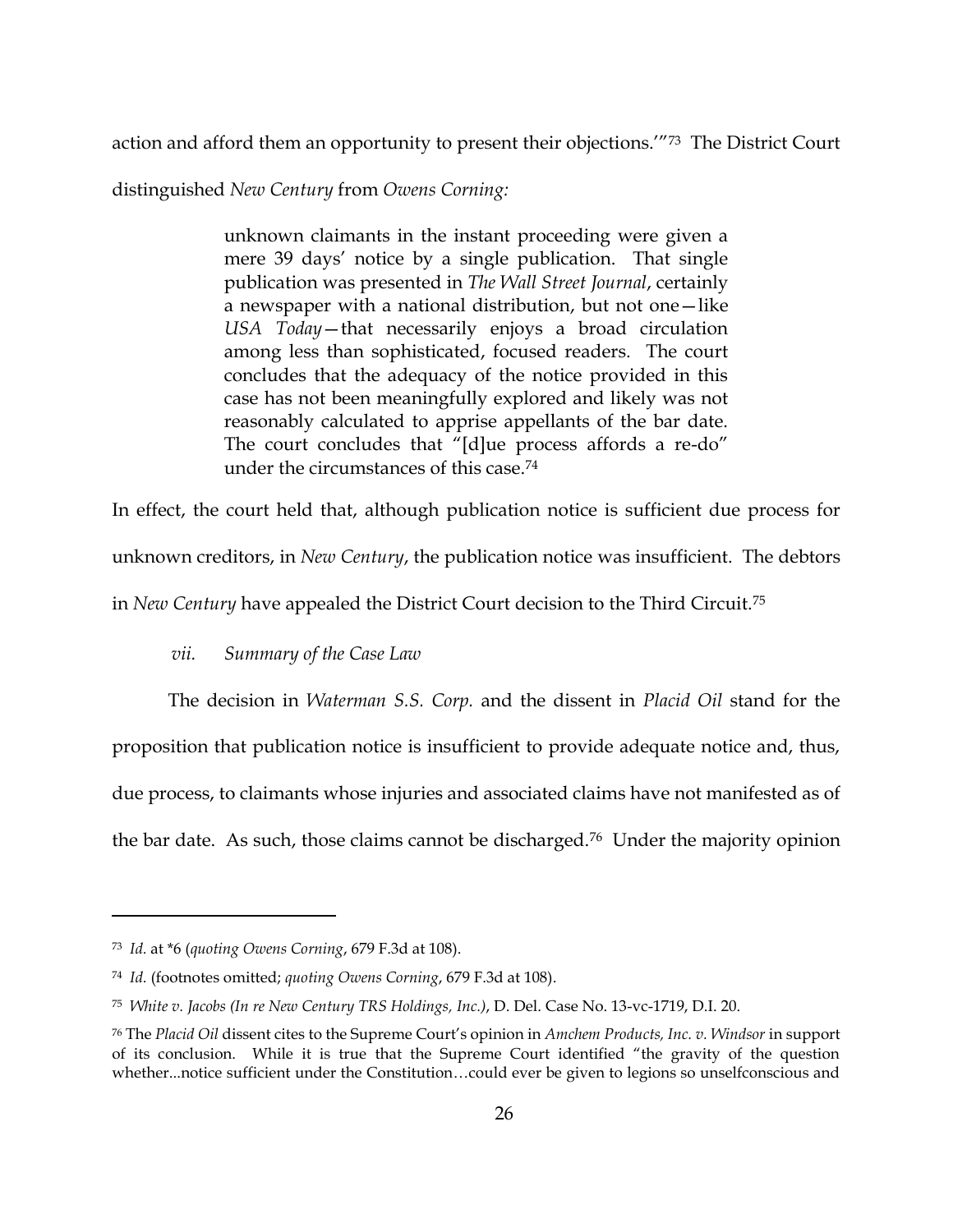in *Placid Oil* and the decision in *Chemtura*, on the other hand, such claims may be discharged, provided that notice is adequate.<sup>77</sup> Finally, the Third Circuit's opinion in *Owens Corning* and the decision in *New* Century are consistent with *Placid Oil* and *Chemtura*. While under both cases the notice was deemed insufficient, neither court took exception with the underlying proposition that notice *could* be sufficient to enforce a bar date and, thus, discharge, against unmanifested claims.

As the Unmanifested Claimants are "unknown" creditors, the issue is whether due process can be satisfied by publication notice. Although the case law reaches disparate conclusions, the weight of the developing authority holds that publication notice *may* be sufficient to satisfy due process and, thus, would allow for the discharge of the Unmanifested Claims. As a discharge of some or all of the Unmanifested Claims may be available to the Debtors, the Court must now turn to whether to establish a bar date.

# **E. The Court Will Establish a Bar Date For Unmanifested Claims**

 $\overline{a}$ 

The Court is faced with whether to establish a bar date for Unmanifested Claims. These are the claims of persons that were exposed to asbestos pre-petition but have not yet manifested any signs of illness. These are claimants that do not know that they have an asbestos related injury. Indeed, they are *unknown* to themselves, let alone the Debtors.

amorphous" as the holders of unmanifested asbestos claims, it did so in *dicta* and specifically declined to decide the issue.

<sup>77</sup> The oral observation in *Speciality Products* that the Court was inclined to establish a bar date seems to support the holdings in *Placid Oil* and *Chemtura* but, as the issue was not actually decided and, ultimately, was moot, its persuasive authority is nominal.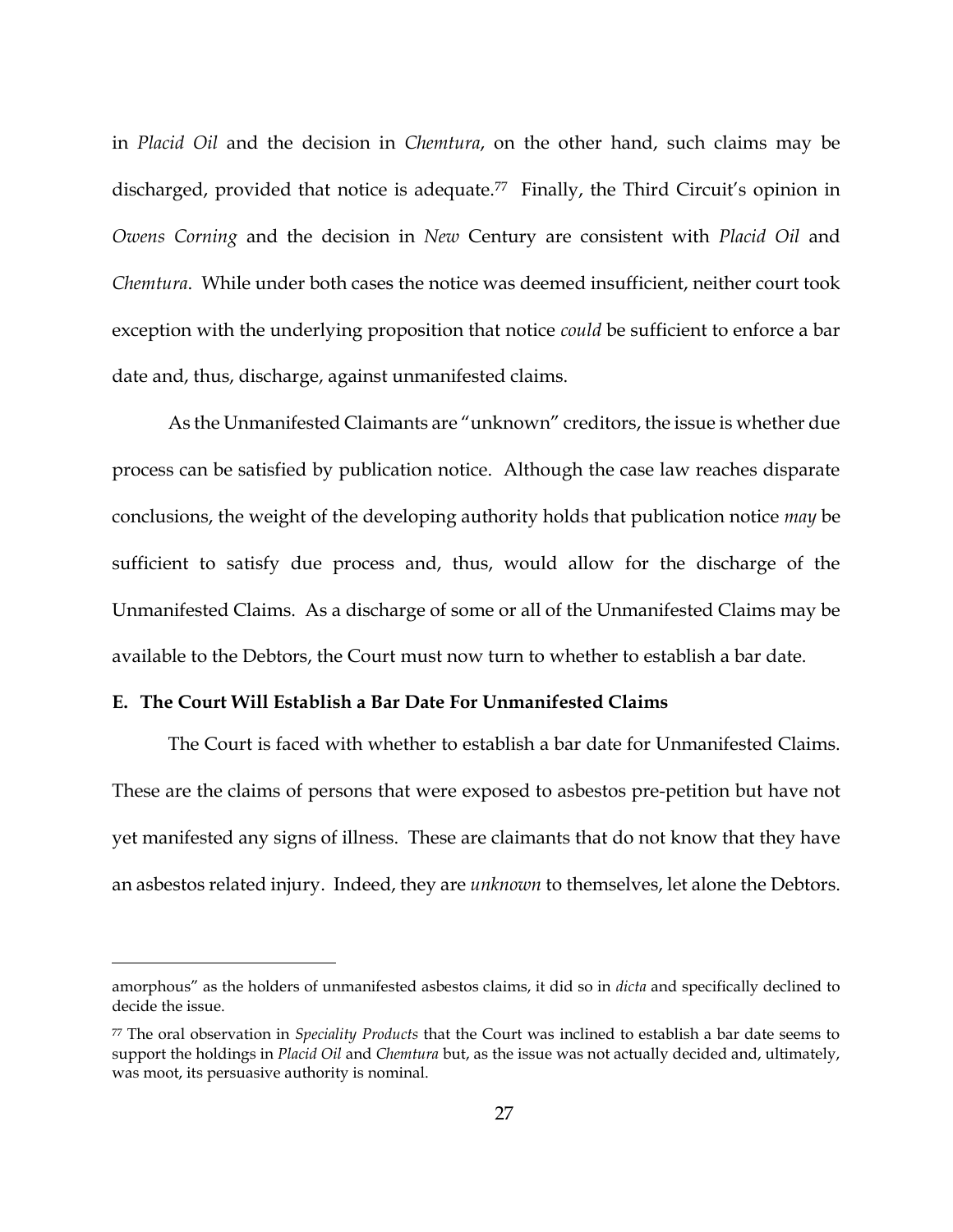As a mixed question of law and fact, however, the Court finds that a bar date should be established for all claims, including Unmanifested Claims.

## *i. Facts of These Cases*

 $\overline{a}$ 

In these cases, the Unmanifested Claimants, if any, were exposed to asbestos prior to the Debtors' petition date and, as a result, have claims against the debtors. The posture of these cases is different, however, from much of the case law discussed above. Here, the Debtors are seeking a bar date. No plan has been filed and no discharge is being sought. The ultimate treatment of the Unmanifested Claims is not before the Court. The sole issue is whether to establish a bar date for those claims.

Here, the Court is not looking back to determine if adequate due process was given to an unknown claimant.<sup>78</sup> In the look-back cases, courts have the benefit of knowing the contents of the notice, the number of times the notice was published, and in which publications the notice was published. In fact, in a look-back scenario, courts have the benefit of knowing the terms of the plan and whether, in fact, there are Unmanifested Claimants. Obviously, this Court does not have this information (as above stated, the Debtors agreed to narrow the issues herein to whether a bar date may be established for Unmanifested Claimants; the issues related to content and scope of the notice have been

<sup>78</sup> *See, e.g., Placid Oil Co.*, 753 F.3d 151; *New Century TRS Holdings*, 13-1719, 2014 WL 4100749; *Chemtura Corp.*, 505 B.R. 427.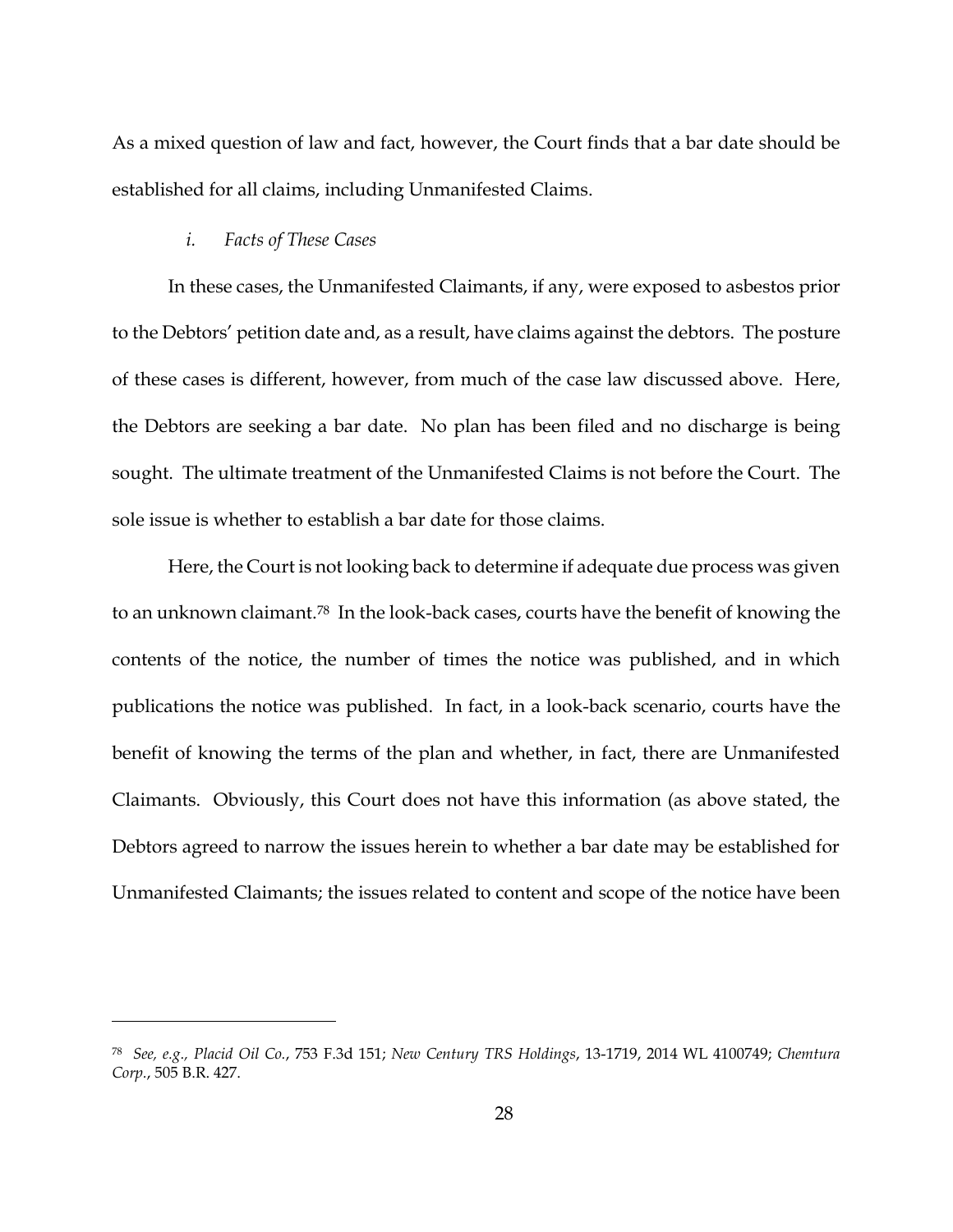continued). The posture of this issue is akin to the bankruptcy court's ruling in *Chemtura Corp.*79 As such, the Court must consider what it does know.

The Debtors did not file these cases as a result of asbestos or tort liability. In fact, the Debtors estimate that, annually, their prior pay-out on behalf of asbestos claims is less than 0.05% of the Debtors' consolidated annual revenues. While the Court is sympathetic to all asbestos victims, the Court cannot allow this case to be run for the potential victims' convenience or strategic gains. The Court must consider *all* of the Debtors' creditors. Furthermore, as noted above, the E-side Committee has not taken a position with respect to this issue.80 The Debtors and their constituents must be allowed to assess all of the claims against the Debtors' estates in order to formulate a plan of reorganization.

## *ii. Statutory Interpretation*

The PI Law Firms argue that a bar date for the Unmanifested Claims is not required and that the only way to deal with those claims is through a channeling injunction under section 524(g) of the Bankruptcy Code. The plain meaning of the Bankruptcy Code and Rules, however, lead to the opposite conclusion. First, Bankruptcy Rule 3003(c)(3) states: "[t]he court **shall** fix . . . the time within which proofs of claim or interest may be filed."81 The term used is "shall" rather than "may." Although the court

<sup>79</sup> *Chemtura Corp.* (Bankr. S.D.N.Y. 09-11233), Transcript of Hr'g Aug 17, 2009, 52:20-53:11; 54:13-15; and 54:23-55:6.

<sup>80</sup> *See, e.g., In re Chemtura Corp.* (Bankr. S.D.N.Y. 09-11233), Transcript of Hr'g Aug 17, 2009, 52:20-53:11; 54:13-15; and 54:23-55:6.

<sup>81</sup> Fed. R. Bankr. Pro. 3003(c)(3).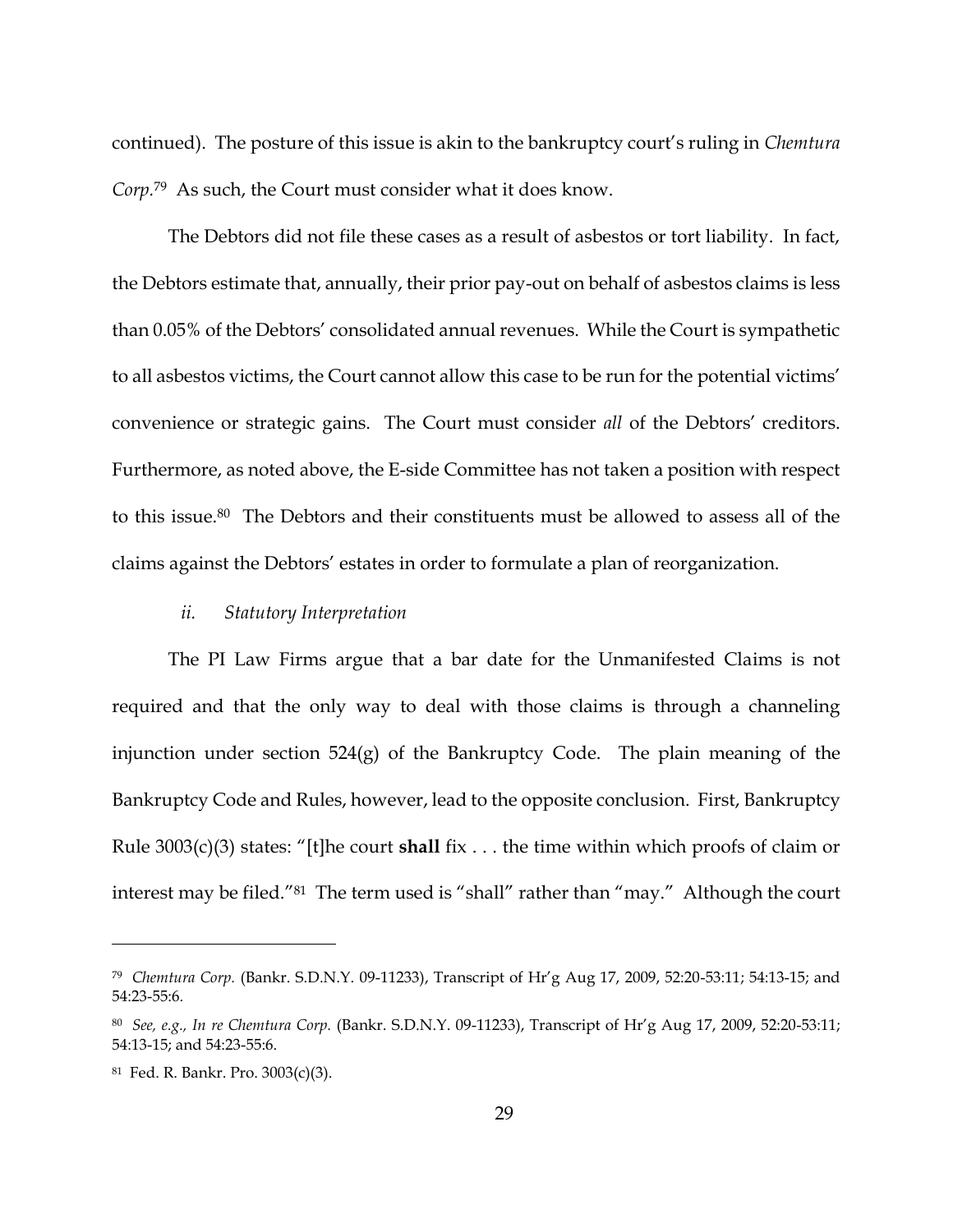in *Eagle-Picher Industries*, discussed *supra*, said that a bar date in a chapter 11 case is "by no means absolute, as the court may extend the bar date 'for cause shown' . . . [it is a matter left to the sound discretion of the bankruptcy court,"<sup>82</sup> this Court does not agree. Bankruptcy Rule  $3003(c)(3)$  says "shall" and "may extend" – it does not say that establishment of a bar date is discretionary altogether. The Supreme Court has held that "[i]t is generally presumed that Congress acts intentionally and purposely when it includes particular language in one section of a statute but omits it in another."<sup>83</sup> "May" is used several other times in Rule 3003<sup>84</sup> and "[w]hen the same [provision] uses both 'may' and 'shall,' the normal inference is that each is used in its usual sense—the one act being permissive, the other mandatory.<sup>"85</sup> Furthermore, the clear language of Rule 3003(c)(3), if given effect, cannot be said to defeat the plain purpose of the Bankruptcy

<sup>82</sup> *In re Eagle-Picher Indus., Inc.*, 137 B.R. at 681. *In re Congoleum Corp.*, No. Bankr. 03-51524, 2008 WL 314699, at \*3 (Bankr. D. N.J. Feb. 4, 2008) (holding that "this Court is satisfied that it has the discretion to either set or decline to set a bar date for proofs of claim.").

<sup>83</sup> *BFP v. Resolution Trust Corp.,* 511 U.S. 531, 537, 114 S. Ct. 1757, 1761, 128 L. Ed. 2d 556 (1994) (citations and internal quotations omitted). *See also Escoe v. Zerbst*, 295 U.S. 490, 493 (1935) (The word "shall" is generally construed to be mandatory in its meaning.) *But see Bob Jones Univ. v. United States*, 461 U.S. 574, 586 (U.S. 1983) ("It is a well-established canon of statutory construction that a court should go beyond the literal language of a statute if reliance on that language would defeat the plain purpose of the statute . . . .").

<sup>84</sup> *See, e.g.,* Fed. R. Bankr. R. 3003(c)(1) ("Any creditor or indenture trustee may file a proof of claim . . .");  $3003(c)(5)$  ("An indenture trustee may file a claim . . . ").

<sup>85</sup> *Barbieri v. RAJ Acquisition Corp. (In re Barbieri)*, 199 F.3d 616, 620 (2d Cir. 1999) (internal quotation marks omitted) (*quoting Anderson v. Yungkau*, 329 U.S. 482, 485, 67 S. Ct. 428, 430, 91 L. Ed. 436 (1947) (further citations omitted)).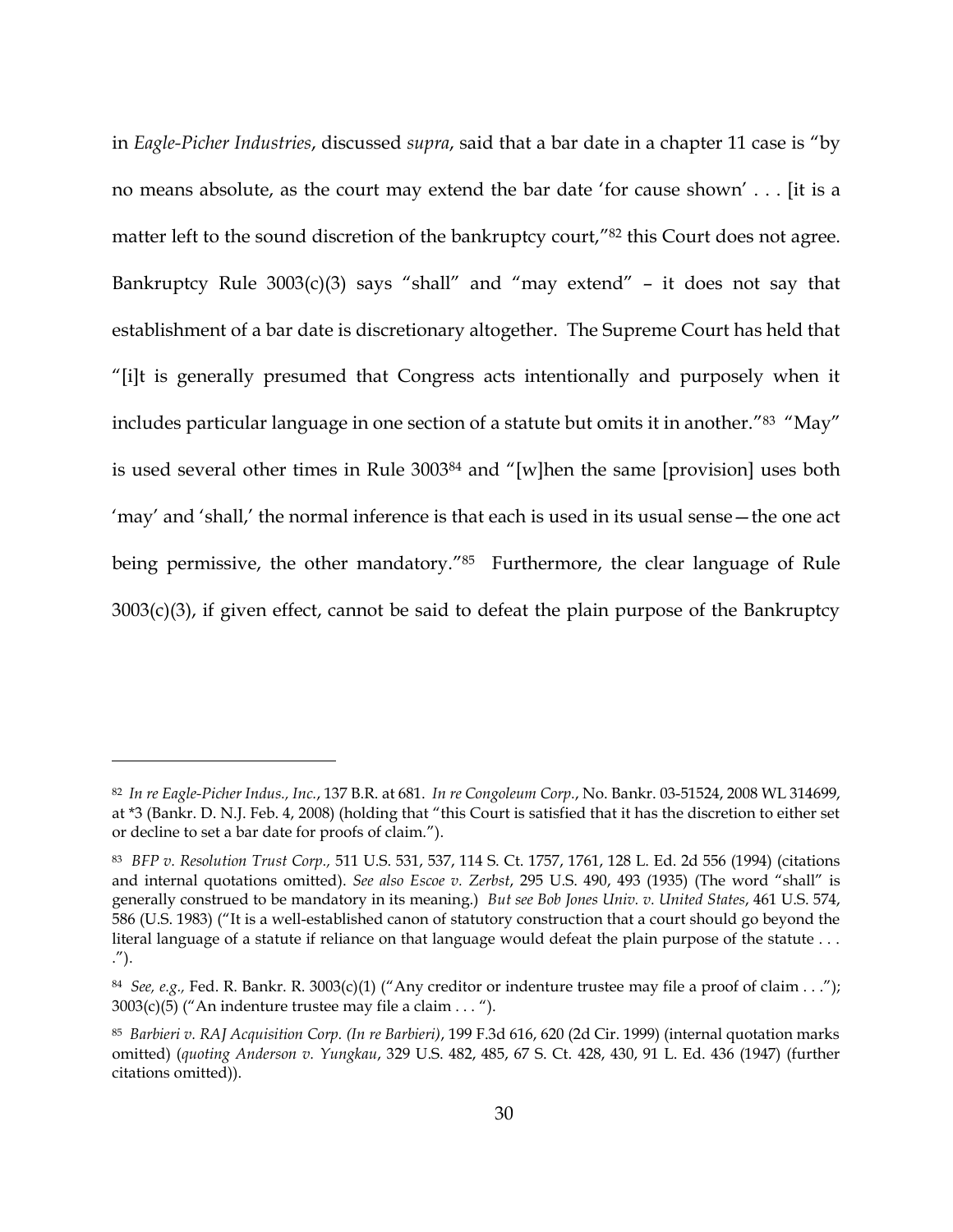Code nor its component sections.86 In fact, as discussed *supra*, the establishment of a bar date is consistent with the goals of the Bankruptcy Code.<sup>87</sup>

Second, section 524(g) of the Bankruptcy Code states: "After notice and hearing, a court that enters an order confirming a plan of reorganization under chapter 11 **may** issue, in connection with such order, an injunction in accordance with this subsection to supplement the injunctive effect of a discharge under this section."<sup>88</sup> The formation of a trust pursuant to section 524 is permissive; furthermore, such consideration is not undertaken until confirmation of a plan of reorganization. **If** establishment of an injunction under section 524(g) is the *only* way to satisfy due process **then** Congress would have made section 524(g) mandatory in cases in which asbestos related liabilities

 $\overline{a}$ 

. .

<sup>86</sup> *Byrum v. IRS (In re Byrum)*, 139 B.R. 498, 500 (C.D. Cal. 1992) (considering *Bob Jones Univ. v. United States*, 461 U.S. 574, 586 (U.S. 1983)).

<sup>87</sup> *Carchman v. Nash*, 473 U.S. 716, 743 n. 11 (1985):

When interpreting a statute, the court will not look merely to a particular clause in which general words may be used, but will take in connection with it the whole statute (or statutes on the same subject) and the objects and policy of the law, as indicated by its various provisions, and give to it such construction as will carry into execution the will of the Legislature. .

*Id.* (citations and internal quotation marks omitted).

 $^{88}$  11 U.S.C. § 524(g)(1)(A) (emphasis added). A section 524(g)'s trust mechanism may be used if it "is likely to be subject to substantial future demands for payment arising out of the same or similar conduct or events that gave rise to the claims that are addressed by the injunction." 11 U.S.C. §  $524(g)(2)(B)(ii)(I)$ . Furthermore, "[a] § 524(g) injunction is *only* appropriate where the debtor is likely to be subject to significant future demands." *In re WR Grace & Co.*, 729 F.3d 332, 338 (3d Cir. 2013) (emphasis added). "Section  $524(g)$  provides a mechanism that allows companies to handle overwhelming present and future asbestos liability through a trust created in conjunction with a Chapter 11 bankruptcy plan." *Id.* at 339 (citation omitted).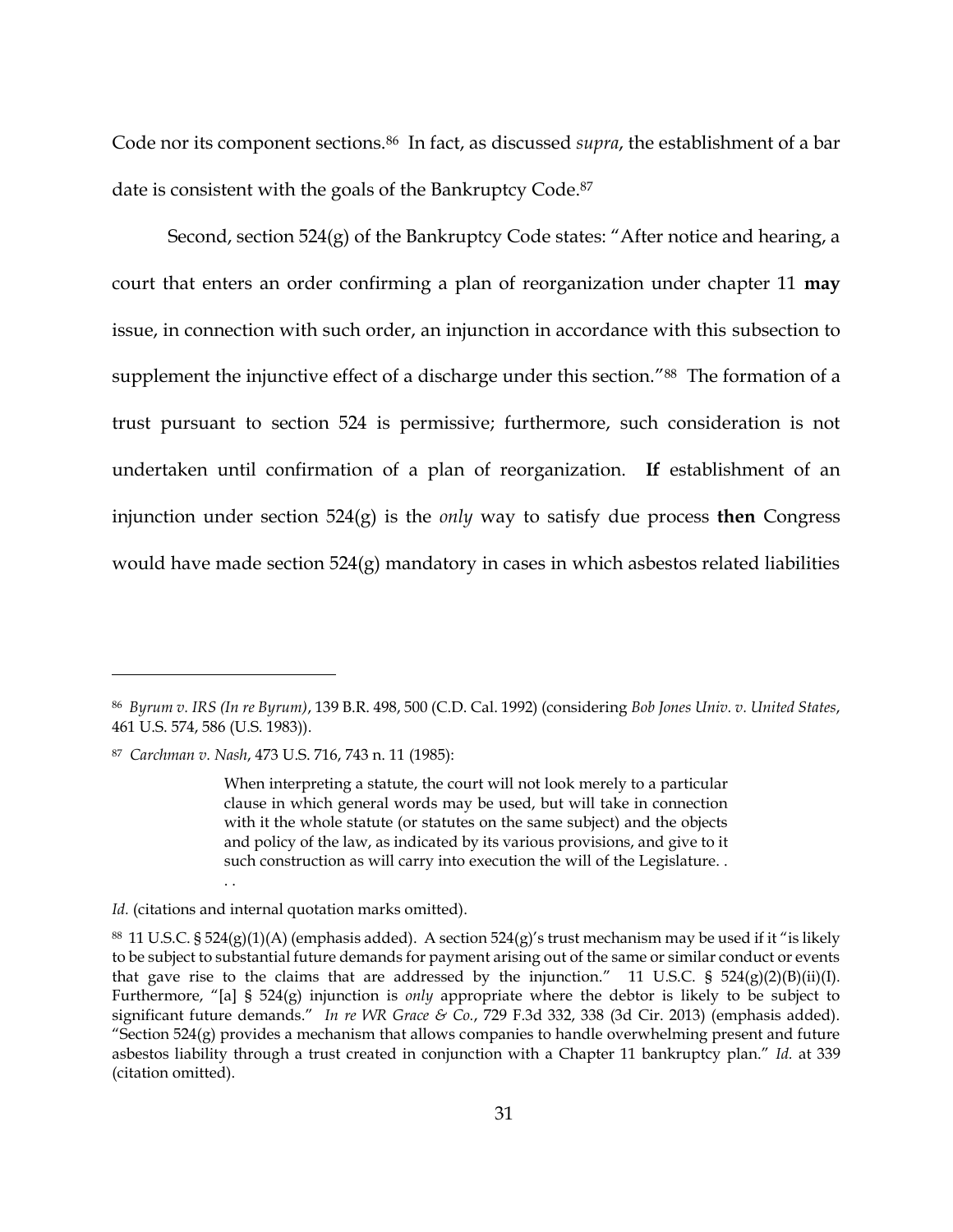or claims arise and would have carved unmanifested claims out of Bankruptcy Rule 3003(c)(3). In short, a channeling injunction is not required.

As a result of the plain meaning of Bankruptcy Rule 3003 and section 524 of the Bankruptcy Code, the Court finds that a bar date must be established for all claims, including Unmanifested Claims, even though the Court may later extend such bar date for cause shown.

## *iii. Policy Considerations*

 $\overline{a}$ 

The only issue before the Court is whether a bar date may be established. It would be inconsistent with the concept of section 1121 of the Bankruptcy Code, which initially gives the debtors the exclusive right to propose and to solicit a plan of reorganization,<sup>89</sup> for the PI Law Firms, the Unmanifested Claimants or this Court to dictate plan terms, including whether to forego discharge of the Unmanifested Claims or to require a section  $524(g)$  injunction.<sup>90</sup> At this juncture, exclusivity is still in place and the Debtors may propose a plan to meet their needs and concerns, as well as the concerns of their constituencies. As such, the Court cannot consider whether a section 524(g) injunction ought to be established in the Debtors' plan of reorganization, whether the Court should estimate the Debtors' asbestos exposure, or whether the Court should appoint a futures

<sup>89</sup> Subject to the rights of parties in interest who oppose extensions of the debtors' exclusive period or to seek the termination of that right to propose a plan during the period authorized by law.

<sup>90</sup> *See In re Chemtura Corp.* (Bankr. S.D.N.Y. 09-11233), Transcript of Hr'g Aug 17, 2009, 52:20-53:11; 54:13- 15; and 54:23-55:6.